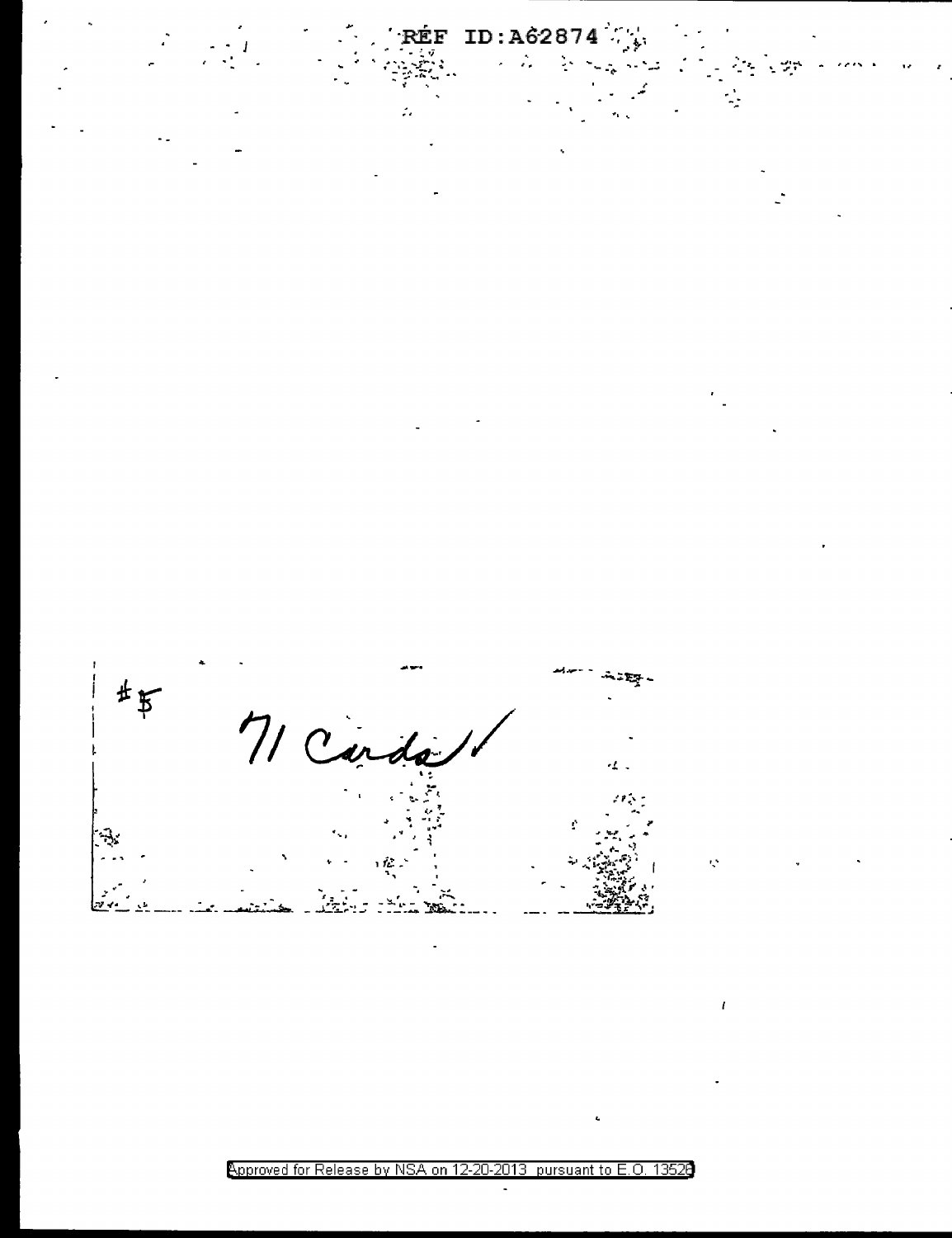### Instances of cipher REF, ID: A62874<sup>Silde</sup> 1 Instances of cipher in the Bible: Jeremiah 25:26 and 51:41 (circa 650 B.C) (Incidentally -- Daniel was early psychoanalyst (Nebauchadnezzar's dreams) and first cryptanalyst. (Belshazzar and the handwriting on the banquet-hall wall)

Mene - God hath numbered thy kingdom and finished it. Tekel - Thou art weighed in the balances and found wanting.

Upharsin) Thy kingdom shall be divided and given to ) the Medes and Persians. Peres

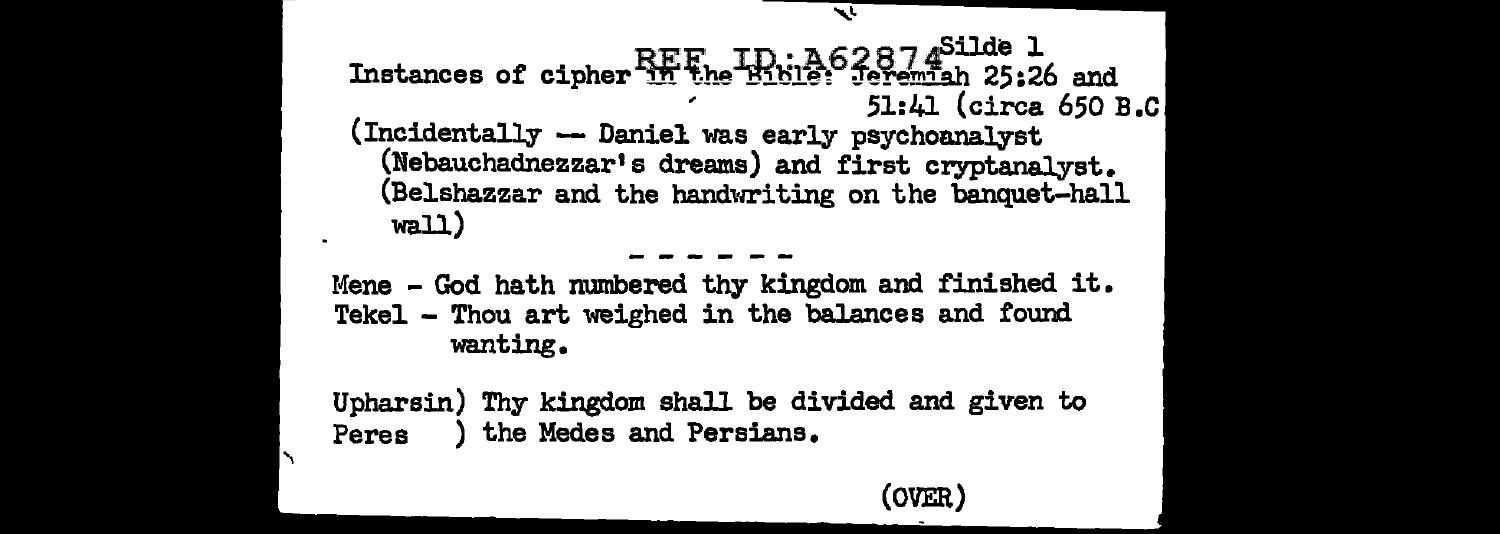But I want to CREF you Date 62 Br 40 the fact that the use of cryptography goes back much further than  $650'B.C.$  - it was used even by the ancient Egyptians. (Explain)

 $\overline{\phantom{a}}$ 

 $\bullet$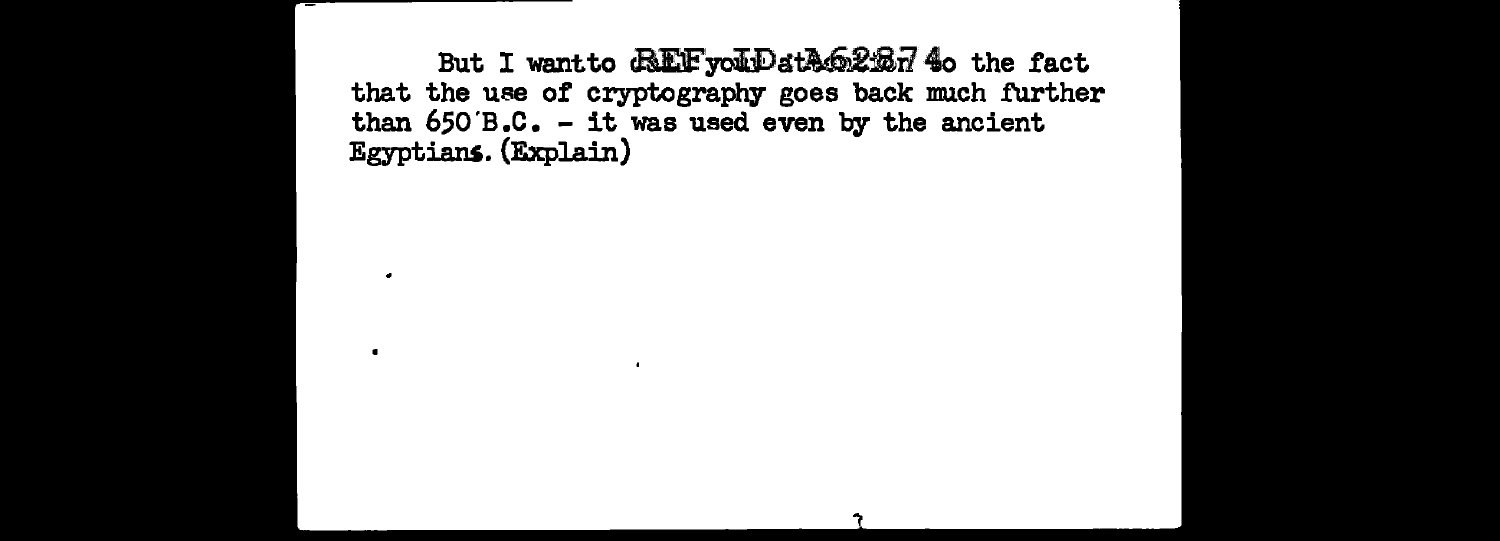

### The scytale of the ancient Lacedaemonians an example of a transposition cipher.

/Origin of European Field Marshal's baton -one of the insignia of his high office.7

Caesar's Cipher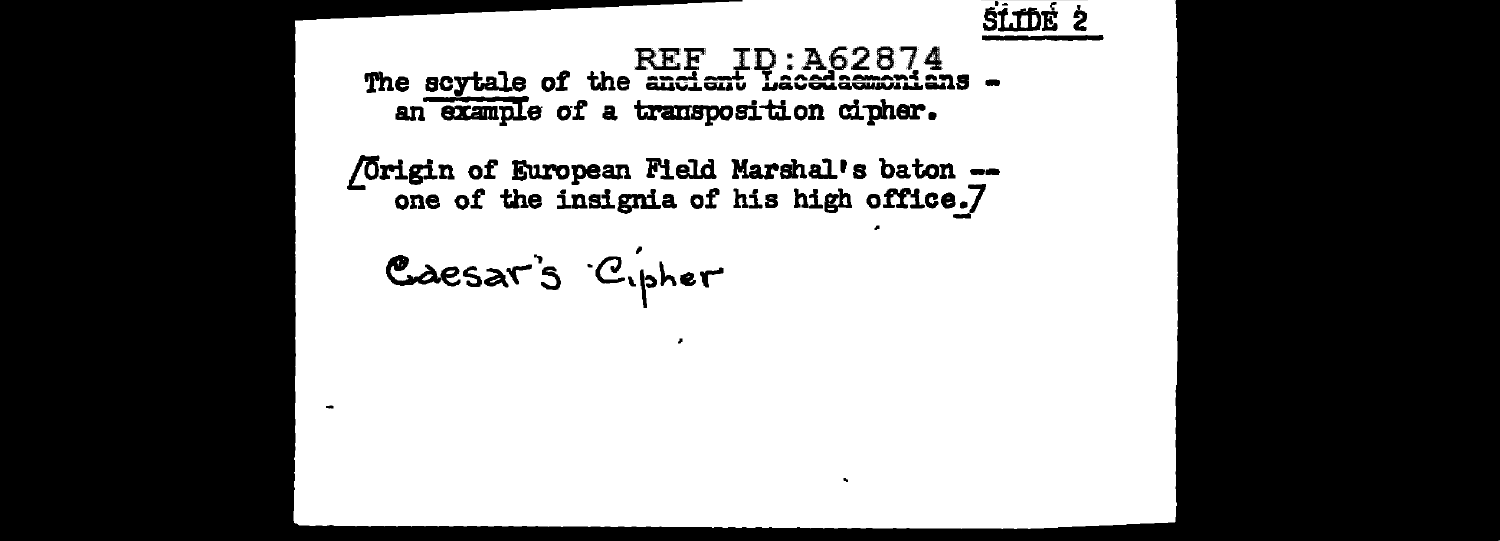### $REF$  ID:  $A628745LDE$  1

Cryptography and cryptanalysis go back to the dawn of the invention of writing, but we won't have time here to go back quite that far, even though the story is very interesting. But I must tell you right off that these two subjects, cryptography and cryptanalysis, are, of course, very closely related - in fact, they may be regarded as the two faces of the same coin. (Explain)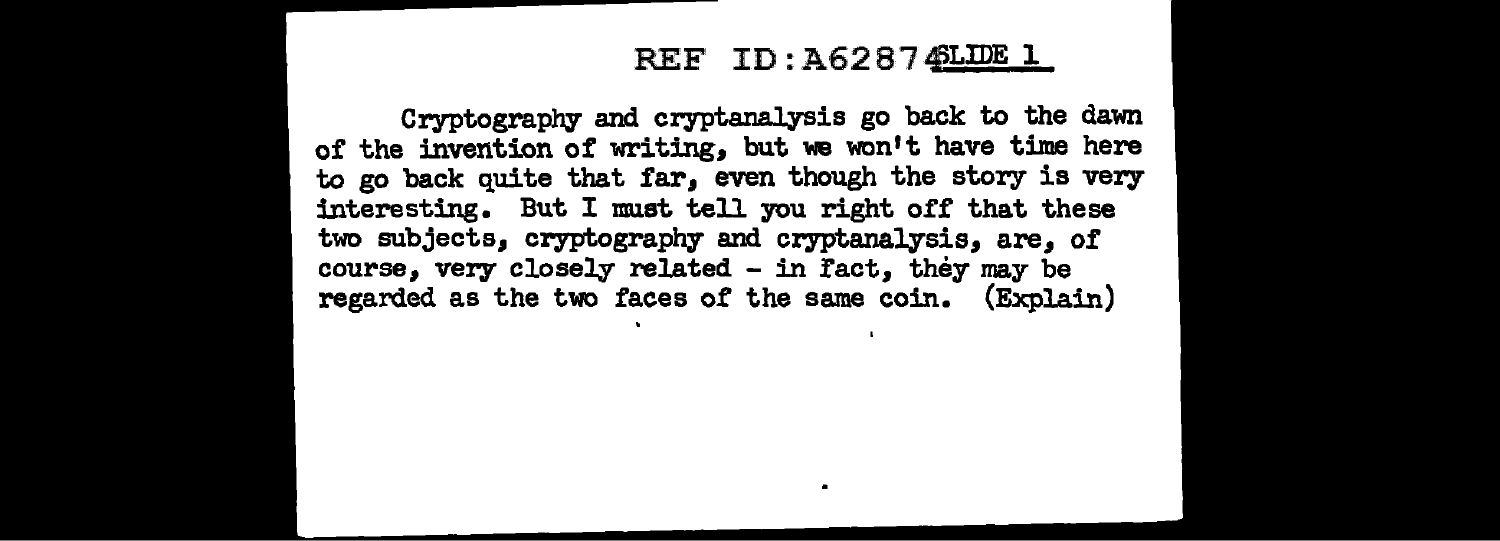

REF ID: A62874



Example of runes and runkc writing (with WFF)

Akme means "secret". Used by Germanic peoples from 3rd century A.D. and in England through the period of Anglo-Saxons. Used as magical signs, secret writing and especially for inscriptions. Origin obscure but probably from Greek and Latin letters.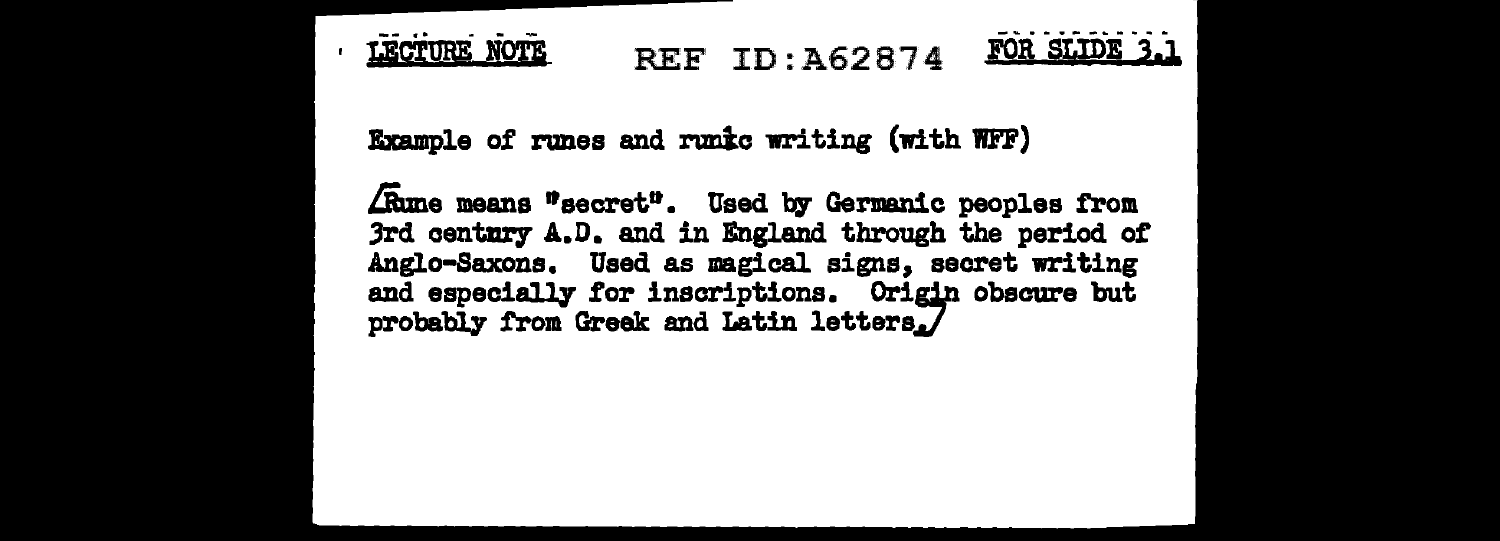



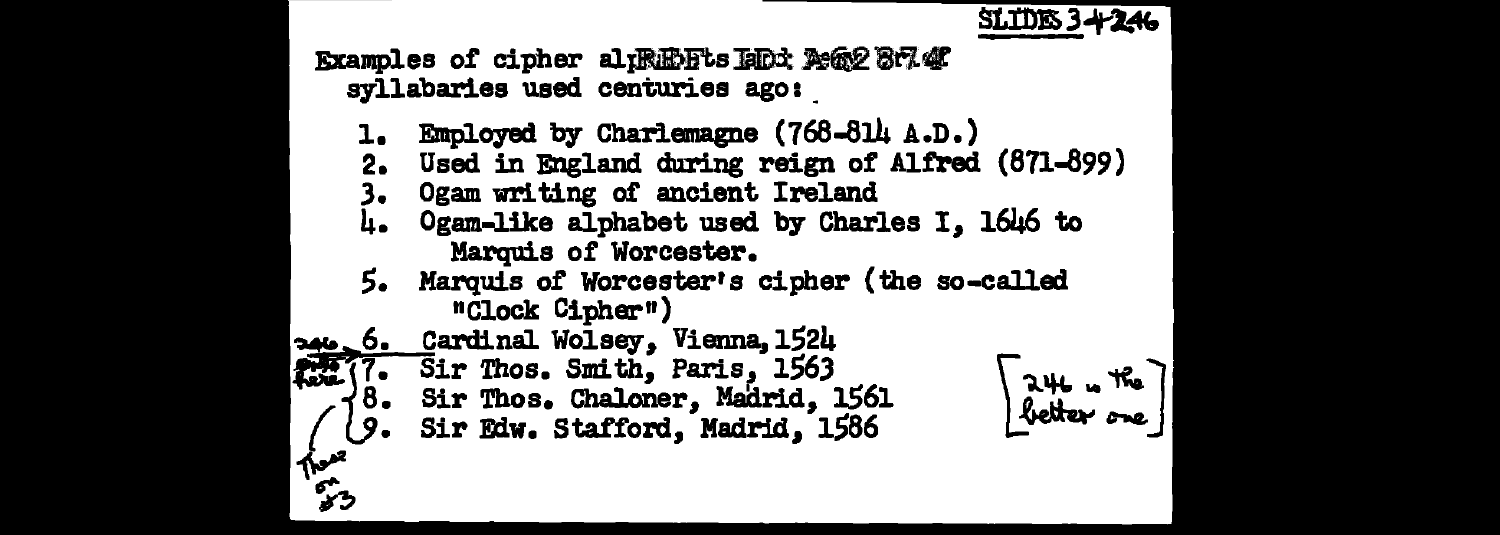**SLIDE 4.10** 

An early Italian cipher Exphable Ana PA Mantua.

Beginnings of modern cryptography were in Venice, in the Papal States, about 1400. Earliest MSS of Gabriel Lavinde (1380?)7

Sicco Simonetta - earliest treatise on cryptanalysis

- or cryptography in the world (1474)7

/Use of variants indicates also some knowledge of principles of solution by frequency of occurrence.7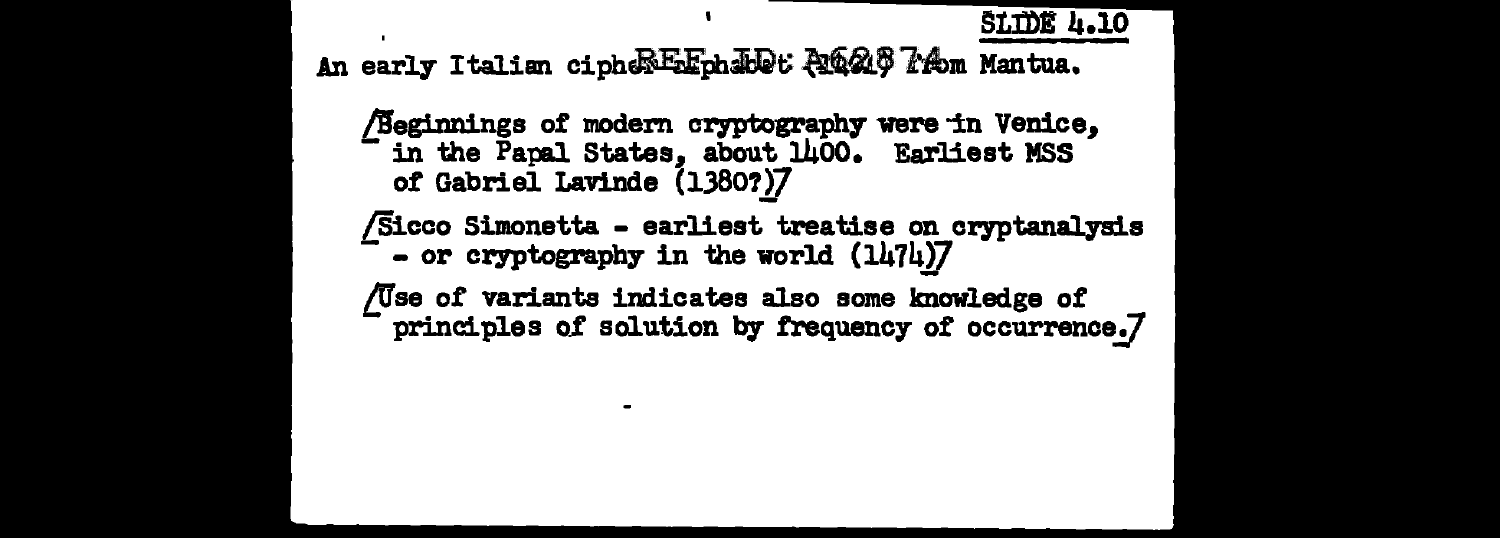```
1 \sim Slides \sim\sim stine 1
                                Fithenies
 TRITHEMIUS - Earliest bookFF1dDa: AG2&7ahy
                (STEGANOGRAPHIA)
كمم
 MEISTER says T. planned 4 books; T. finished first on
   March 27, 1500; second on April 20 same year.
   "Dann war er bekanntlich in den Verdacht der Zauberei
   geraten, und so hatte er die Arbeit mit dem dritten
   Buch abgebrochen, das Kein Termin des Abschlusses
  mehr angibt..."
```
IS SLIDE SHOWS: The Trithemian Oath.

A.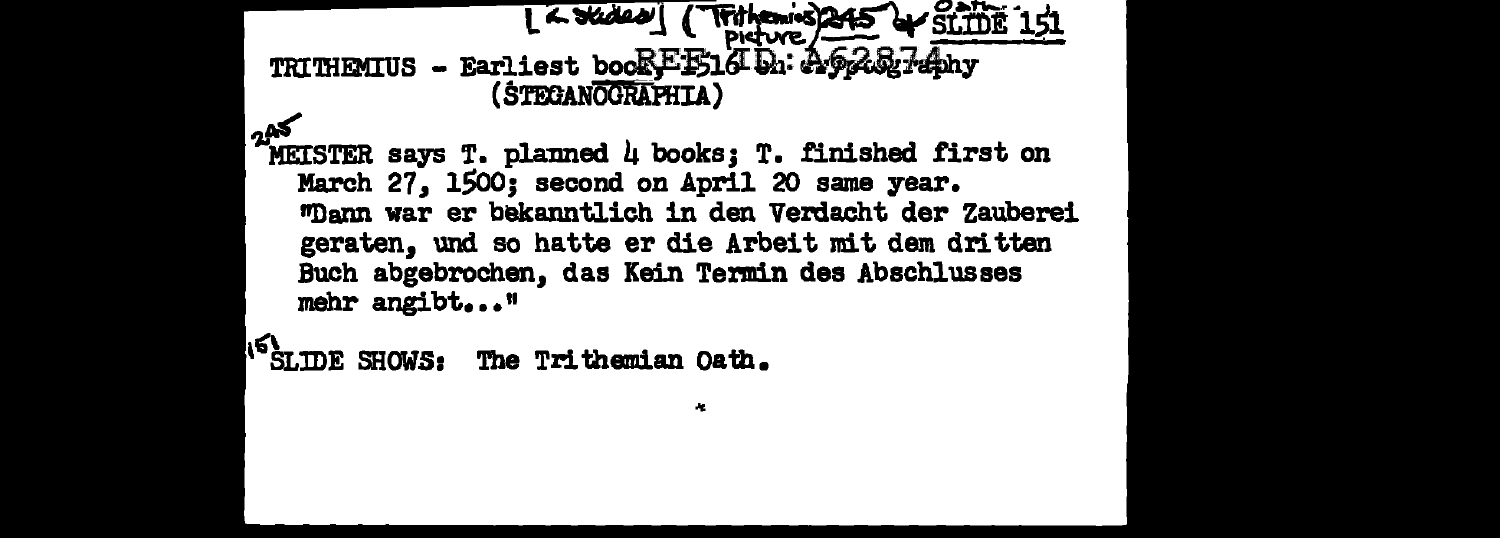

REF ID:A62874<br>Porta's Table, from his book, <u>De furtivis literarum</u> notis, vulgo de ziferis, Naples, 1563.

/Neapolitan mathematician, inventor of camera obscura.7

/ $E$ arliest solver of keyed multiple-alphabets according to Memel.sohn, but I think Alberti did it first - *WFFJ*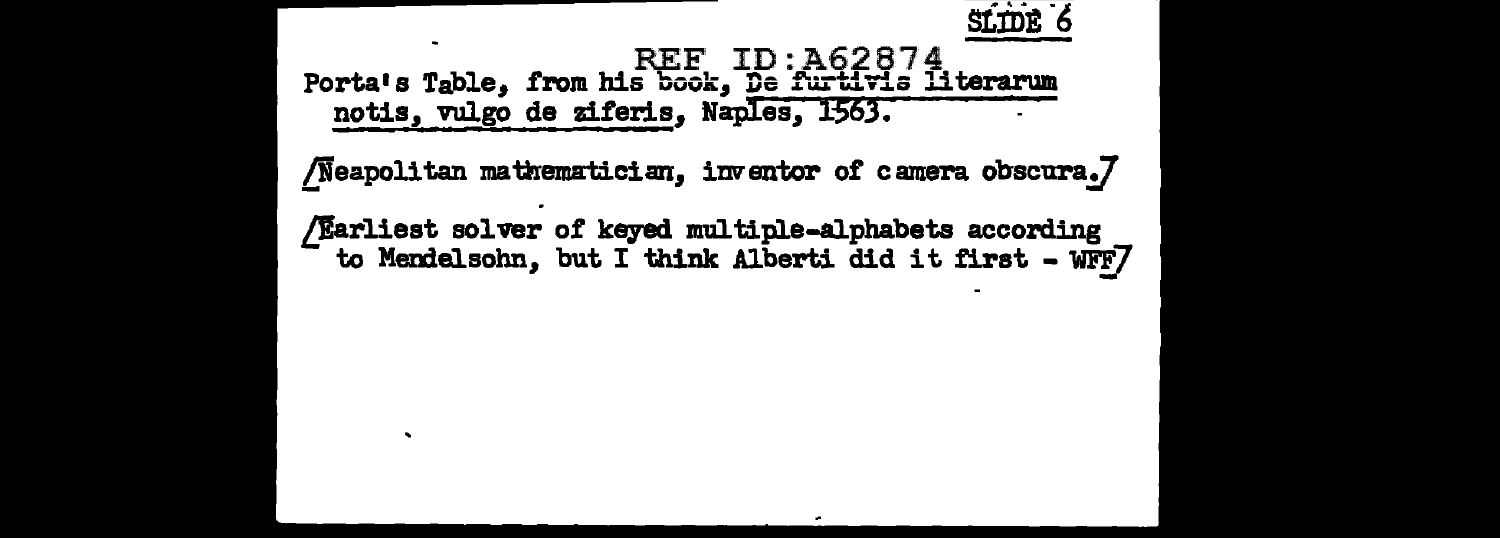### **REF ID: A62874**

5

The Vigenere Table as it usually appears in the literature.

 $\omega \in \mathcal{A}$  . In the

 $\mathbf{r}$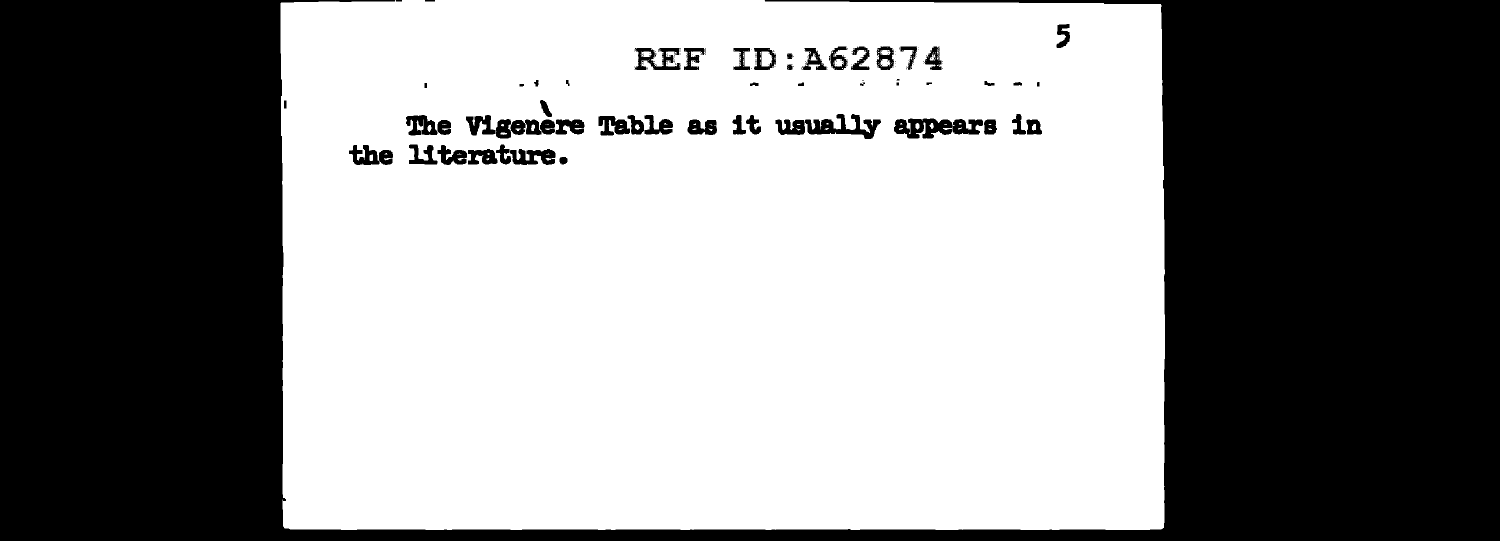

The Vigenere table as it appears in Vigenere's own book, Traicte des chiffres. ou secretes manieres d'escrire". Paris, 1586.

Vigenere did not invent the square, and never claimed he did -- first one to publish it. Was probably invented by Alberti or some early cryptographers employed by Papal States. Bellaso first suggested key?7

(Will jump directly to C & C of American Revolutionary period.)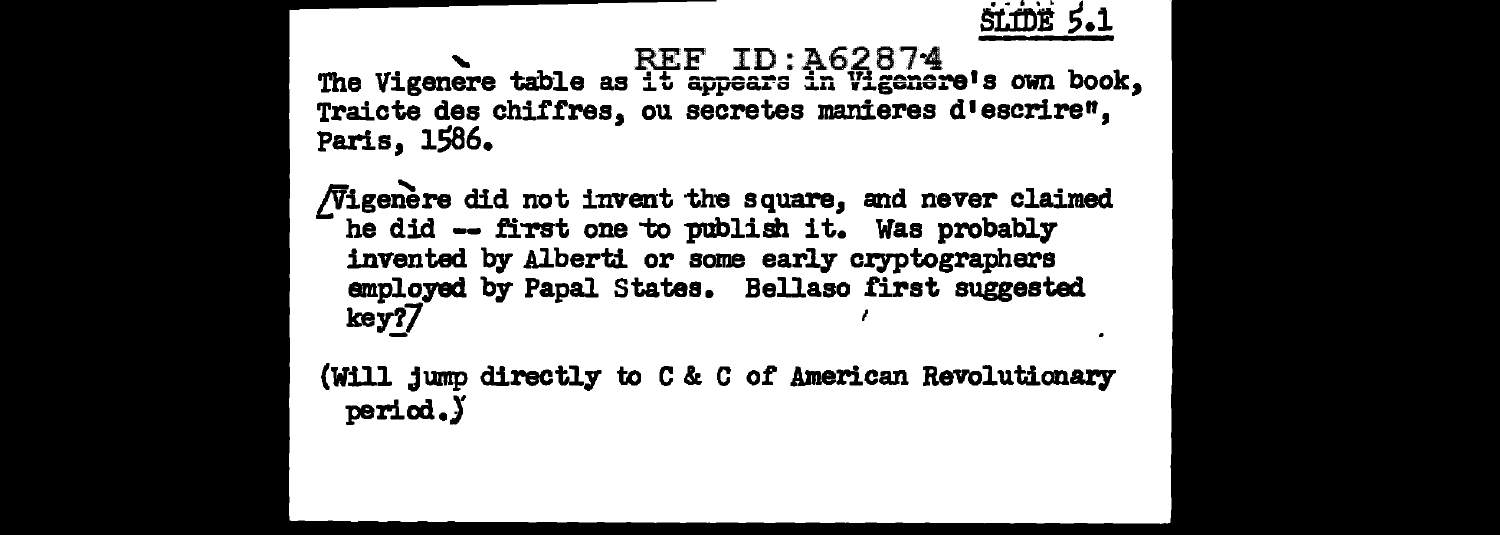| REVOLUTIONARY WAR PERIOR F STADEMA 62874<br>used by Americans and by Briti |                                                                                                                                                                 |                                                                                                                                          |
|----------------------------------------------------------------------------|-----------------------------------------------------------------------------------------------------------------------------------------------------------------|------------------------------------------------------------------------------------------------------------------------------------------|
| Ciphers                                                                    | <b>Americans:-</b><br>(a.Simple momoalph.sub.<br>(b.Monoalph.with variants<br>by use of long key<br>sentence a la Franklin<br>(c.Vigenere with repeating<br>key | British:-<br>(a.Monoalphabetic sub.<br>(b.Vigenere with repeat-<br>ing key<br>(c.Grilles                                                 |
| Codes                                                                      | <b>a.Dictionaries</b><br>(b.Keybook using words<br>c. Syllabaries<br>Secret inks<br>Grilles                                                                     | <b>a.Dictionaries</b><br>1)Entick's<br>$2$ ) Bailey's<br>b.Small alph. 1-part<br>codes of 600-700<br>items & code names<br><b>(OVER)</b> |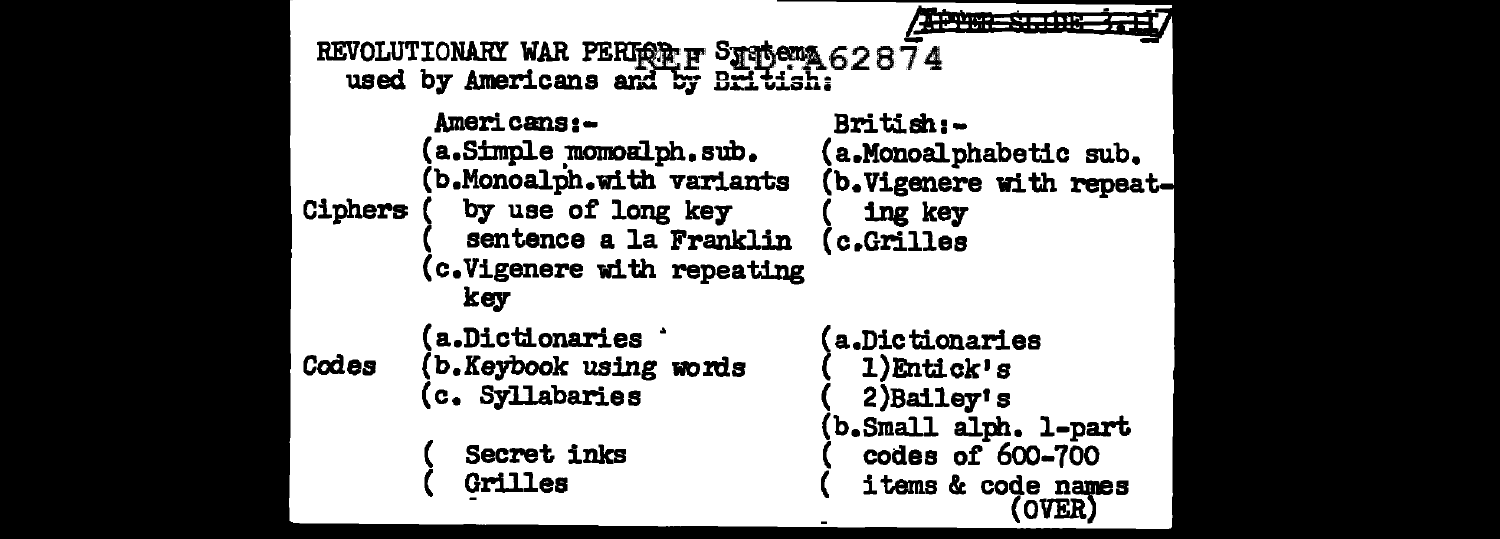```
ID: A6289rd. book such as<br>ID: A628Elackstone - page
                      REF
                                          line, no. of words
                                           in line.
British used code names.
                             In Clinton Papers following
are found:
                        Named after (Washington = James)
   American Generals - Apostles
                                    (Sul<b>itive</b> = Matthew)" eities:
   Philadelphia = Jerusalem
   Detroit
                 - Alexandria
   Delaware
                  Red Sea
   Susquehanna
                  \blacksquare Jordan
   Indians
                  E Pharisees
   Congress
                  = Synagogue
```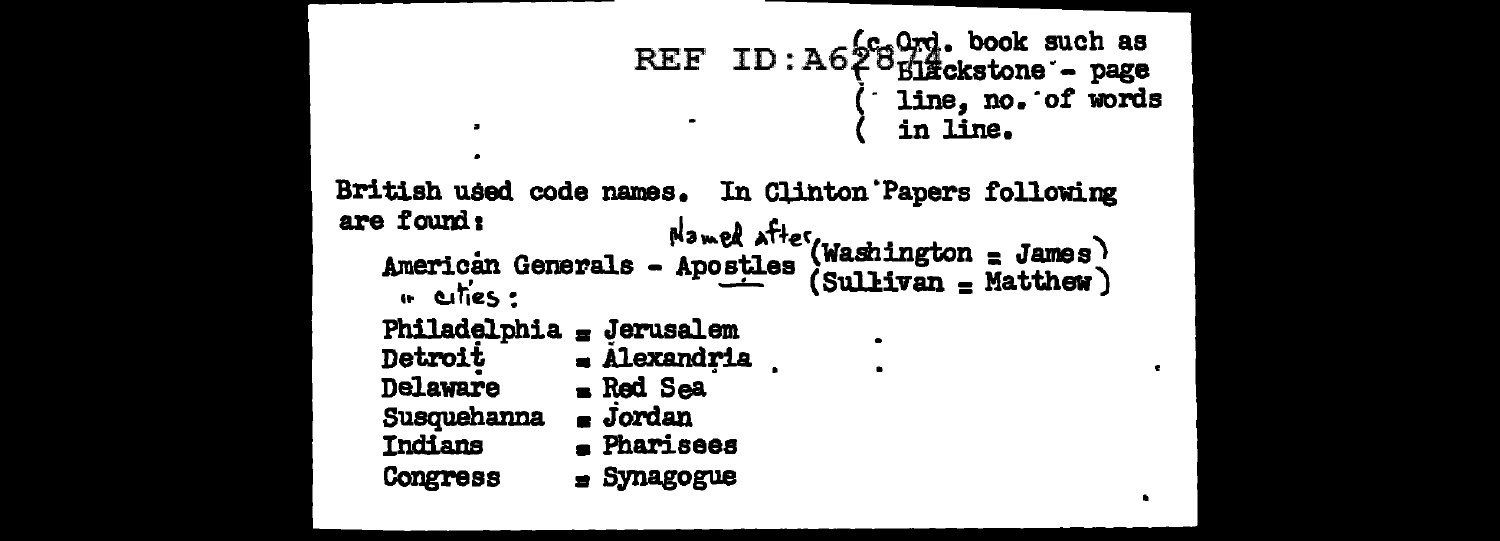

REF ID:A62874 One of the cipher letters sent by Benedict Arnold to Sir Henry Clinton:- 15 July 1780

"If I point out a plan of cooperation by which  $S(ir)$ H(enry) (Clinton) shall possess himselt of West Point, the garrison, etc. etc., twenty thousand pounds Sterling I think will be a cheap purchase for an object of so much importance."

(For full text see typewritten sheet accompanying plate 6.S.)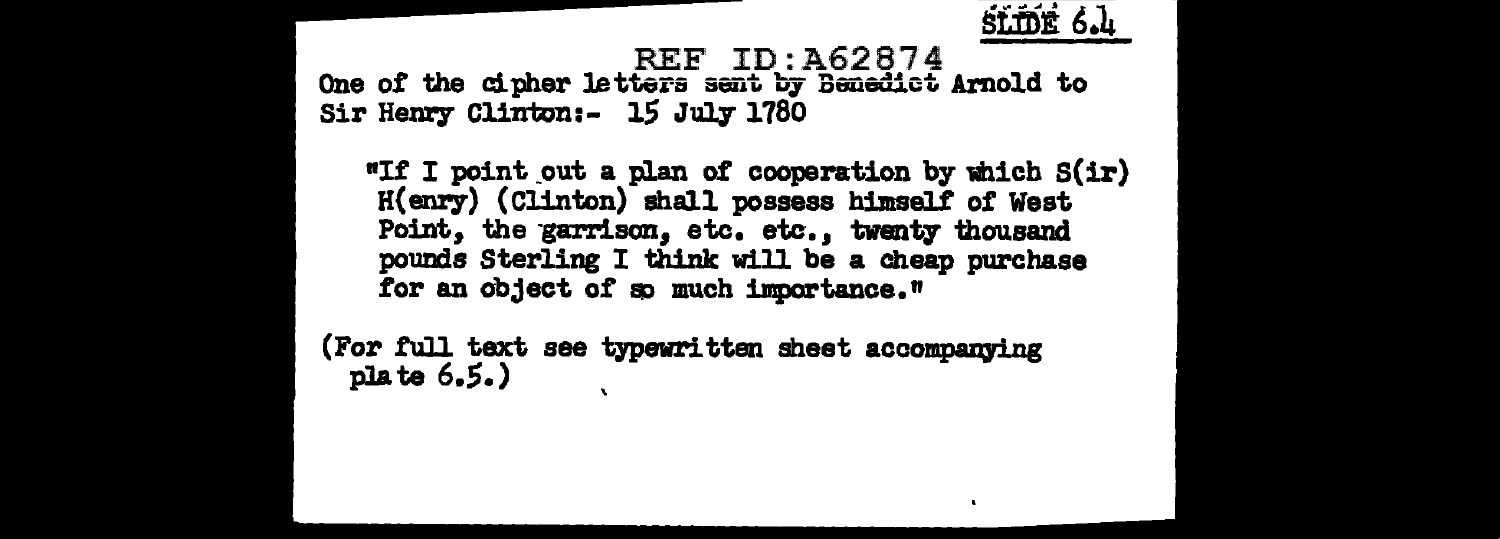

### REF ID: A62874

Treason against Washington.

 $\cdot$ 

Arnold lays */*  a trap for Washington.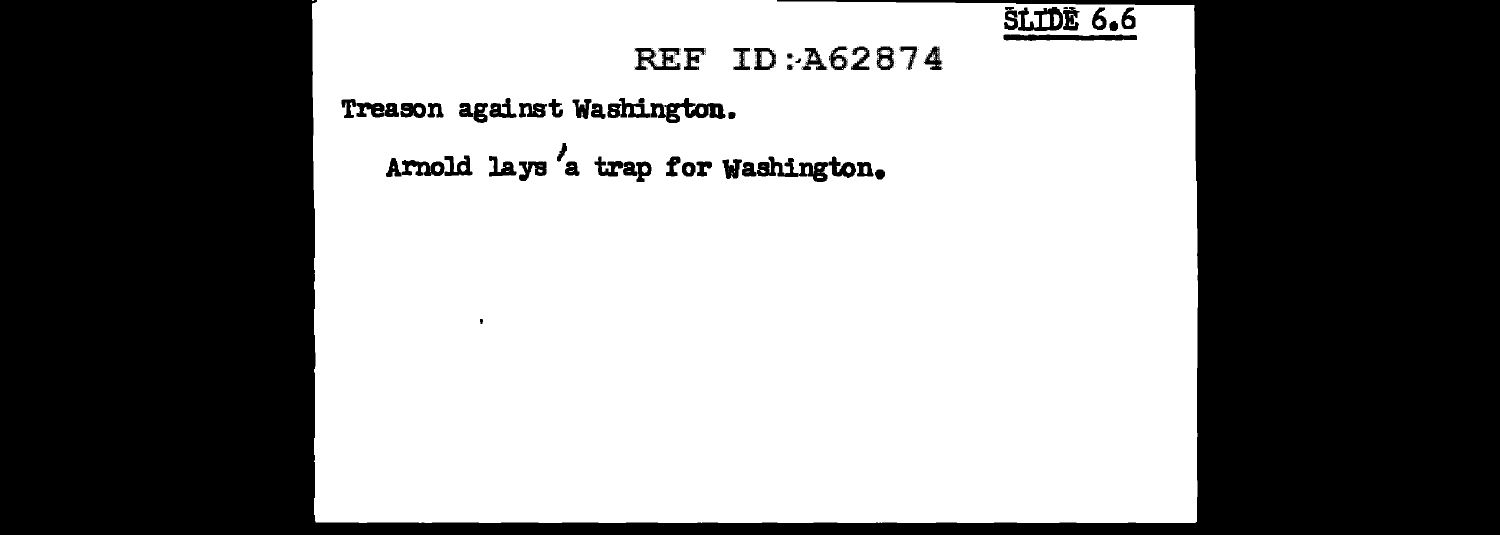### LECTURE-NOTE. REF ID:  $A62876R$  SLIDE 6.8

<sup>1</sup>The Benedict Arnold indecipherable Treasonable Cow Letter"

Here's an interesting slide showing a picture of a letter which was written by Benedict Arnold, of early Colonial infamy. He even was willing to see that his commander-in-chief. Wahhington, was captured by giving the British information like this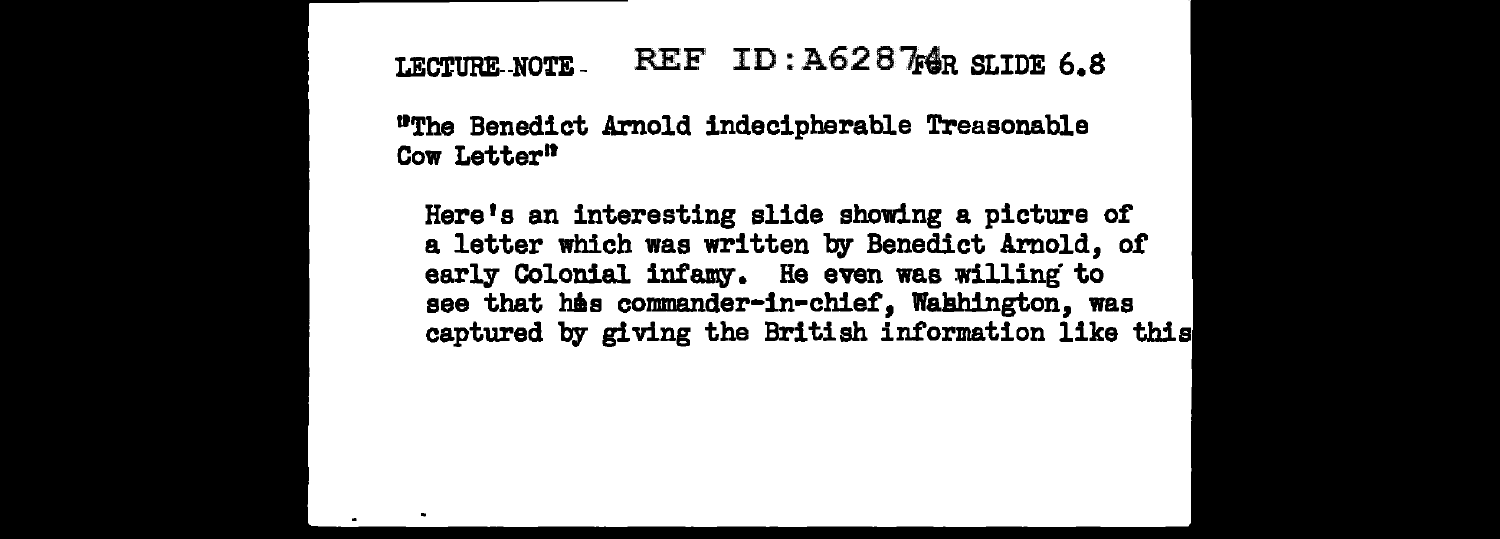

# EXAMPLE REF ID: A62874<br>Example of use of a mask or grille by British in

American Revolution -- but also used by Americans and particularly' by Benedict Arnold.

Text of this example: "You will have beard Dr.Sir I doubt not only before that can have reached you that Sir W. Howe is gone from hence. The rebels imagine that he is gone to the ?.., by this time. However he has filled Chesapeake bay with surptize  $\cdot$  and terror...etc.<sup>n</sup>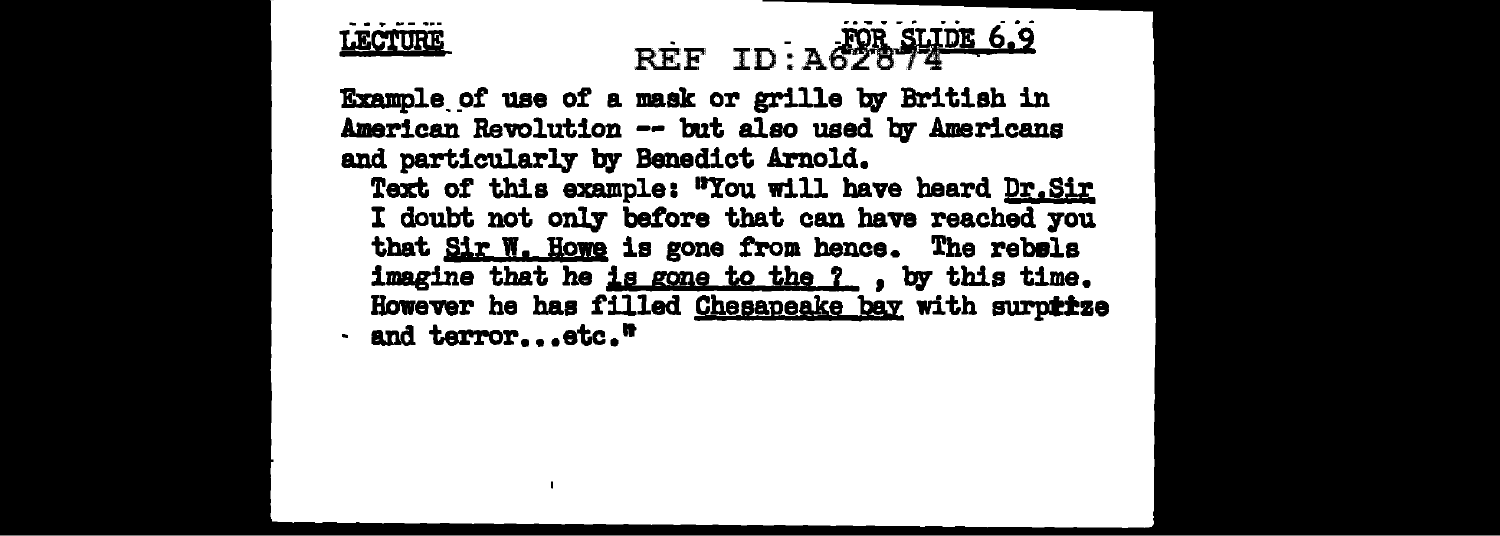StmE 231

#### LOVELL, Jaars REF ID:A62874

Congress• cipher expert who managed to decipher nearly all, if not all, of British code messages intercepted by the Americans."

Philad~ Sep. 21, 1780

Sir:

You once sent some papers to Congress which no one about you could decypher. Should such be the case with some you have lately forwarded I presume that the result of my pains, herewith sent, will be useful to you. I took the papers out of' Congress, and I do not think it necessary to let it be known here what my success has been in the attempt. For it appears to me that the (OVER)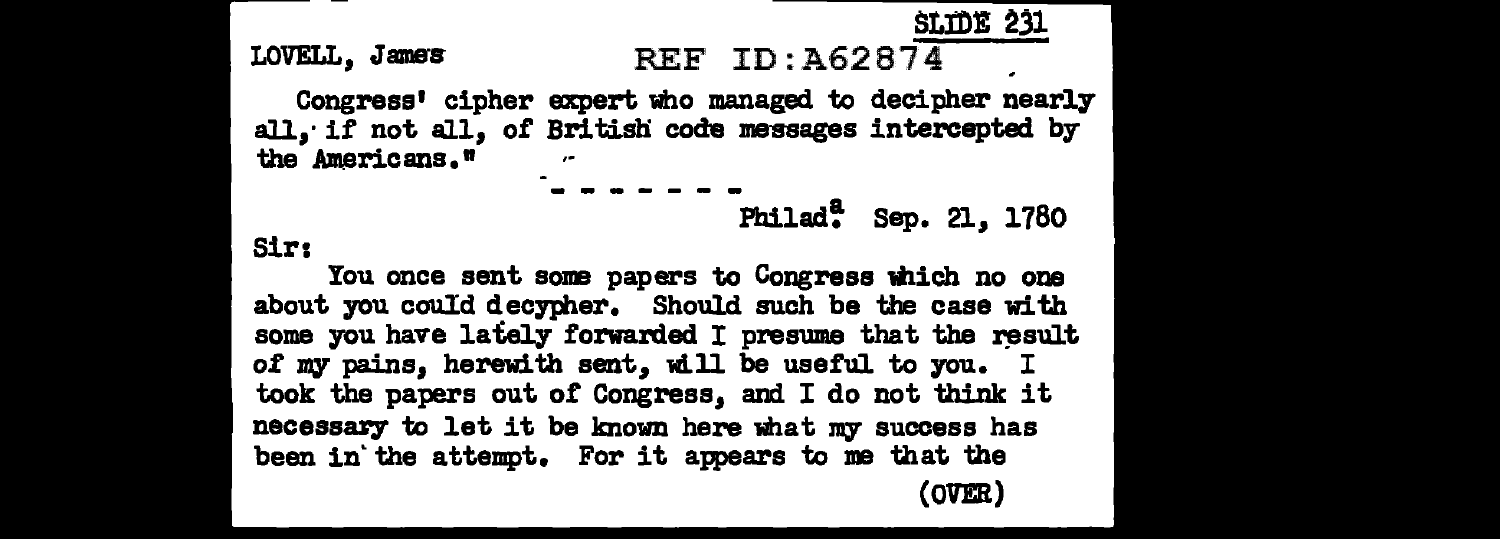Enemy make only such Russes in New Synder when they meet with misfortune, *Jas makes* a difference in position only to the same alphabet7 and therefore if no talk of . Discovery is made by me here or by your Family you may be in chance to draw Benefit this campaign from my last Night's watching.

I am Sir with much respect

Your Friend James Lovell

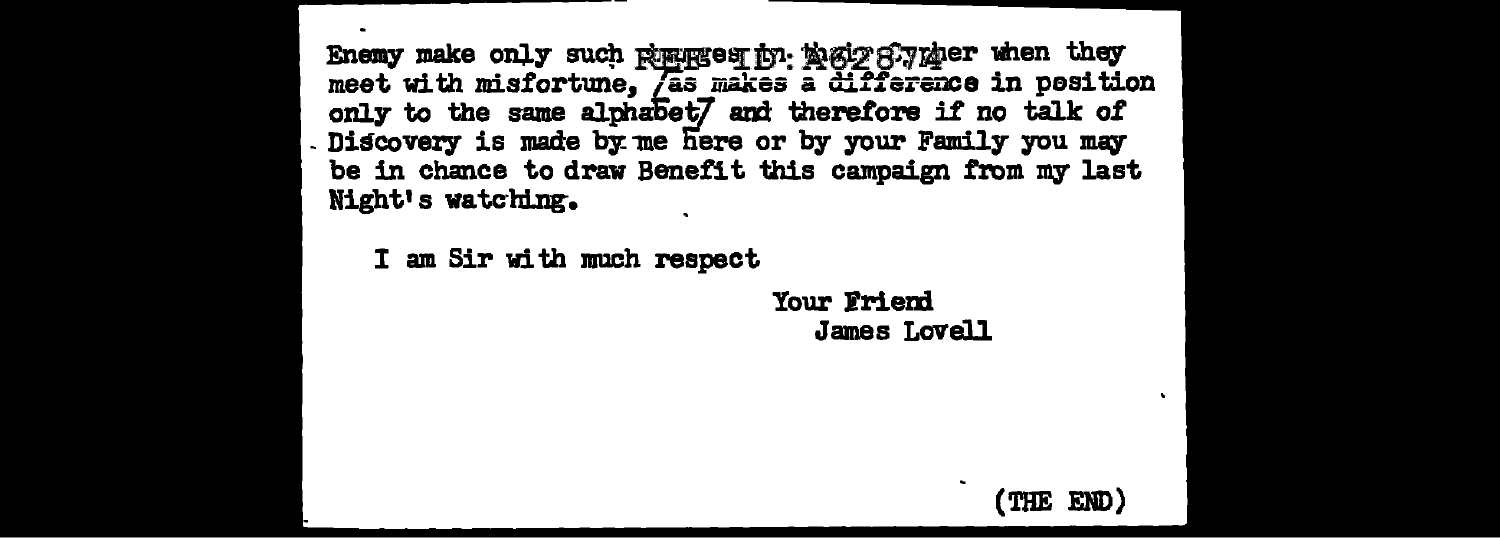### **SLIDE 6.31 REF ID: A62874**

Extract from encoding section, Jefferson syllabary.

 $\bullet$ 

 $\sim$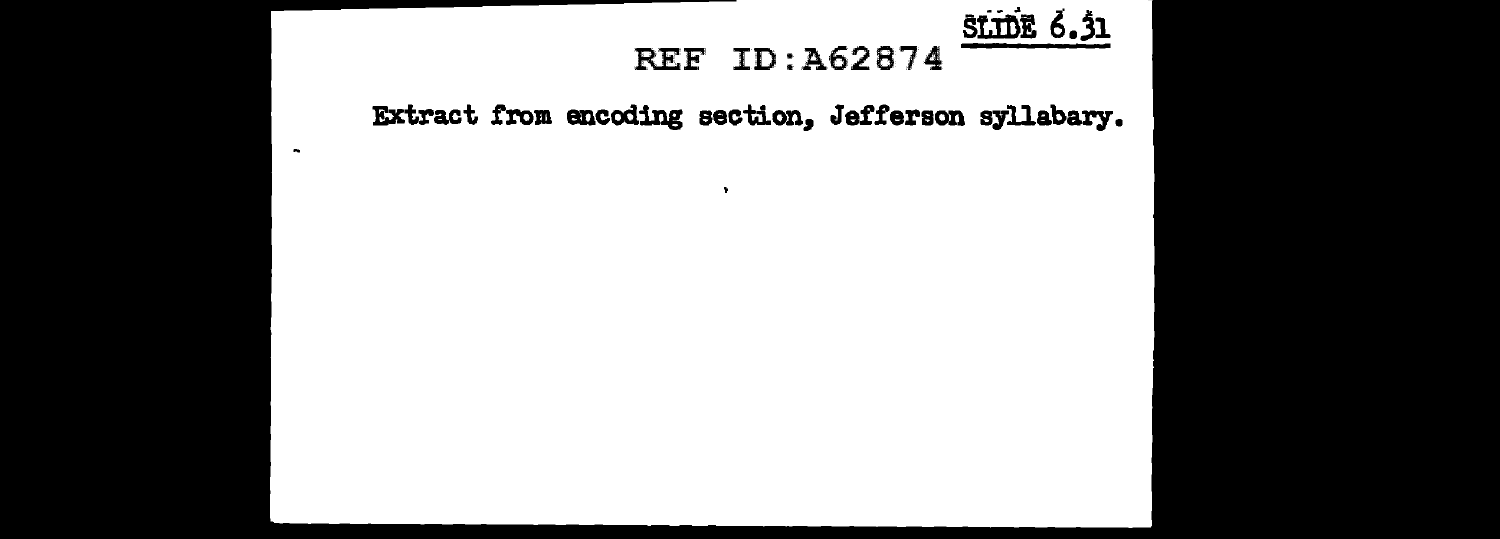**SLIDE 6.10** 

### **REF ID: A62874**

Dlandol frontispiece (a cryptographer at work) [1793] His assistant -- early model WAF  $(wAc)(waVE)$ 

 $\bullet$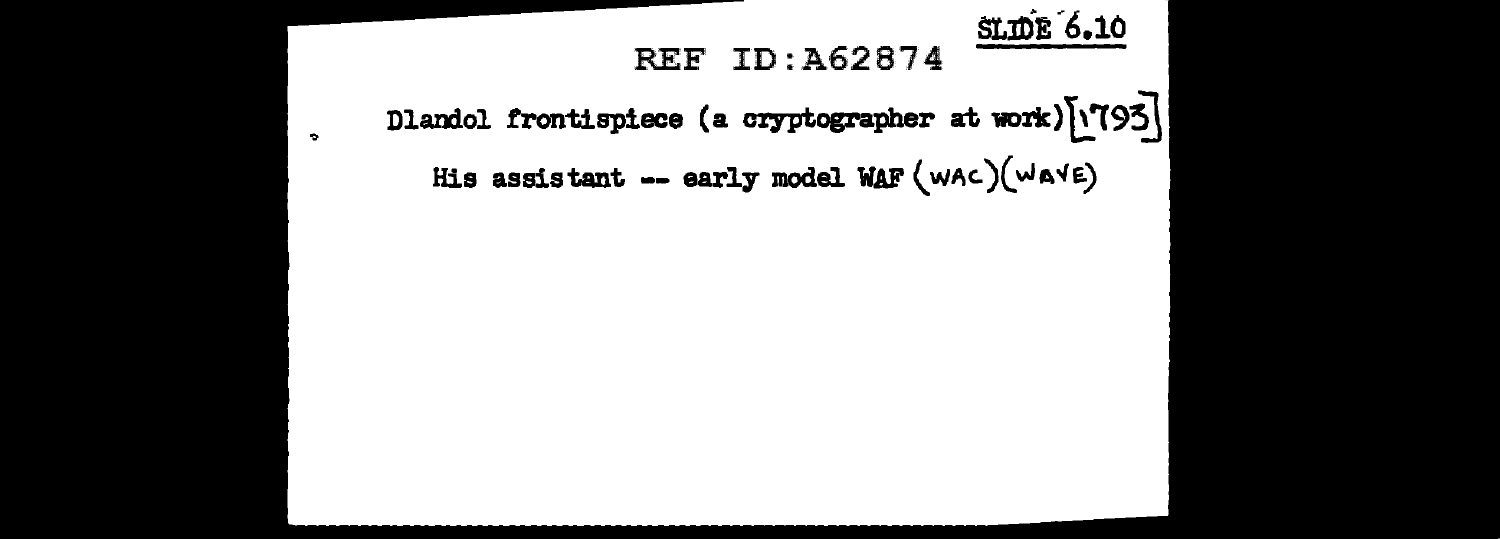Egyptian Hieroglyphies - 501ac162827 (hampollion - $\omega_{\rm{max}}$  or  $\omega_{\rm{max}}$ ٠.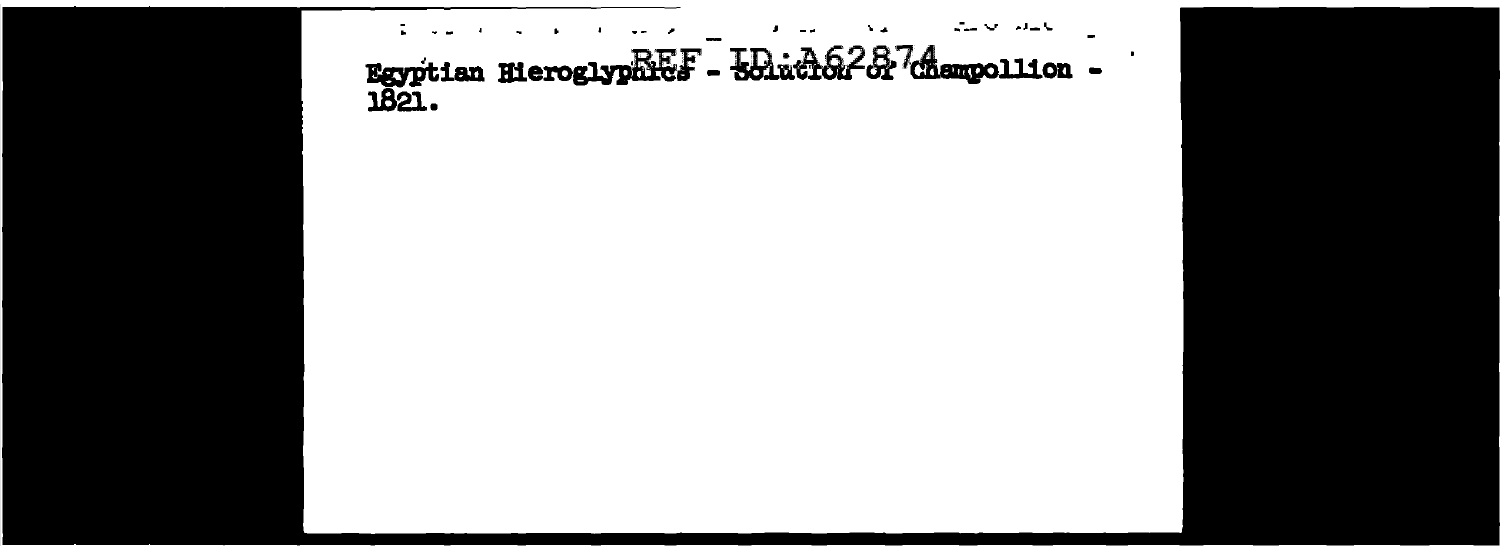### $\mathbb{R}$  . REF ID: A62  $\frac{204515640}{400}$ **LECTURE**

#### Cbampollion, Jean Francois

 $/$ <sup> $\overline{u}$ </sup>Beside himself (when he had discovered the secret of the cartouches) Champollion left the apartment where he lived....and ran to the library of the Institute where his brother was working. •I did it" he shouted, throwing some sheets of paper on the table, and fell into an apathy which was to last five long days."  $-1$  know how it feels but it never lasted five days with me!-WFF7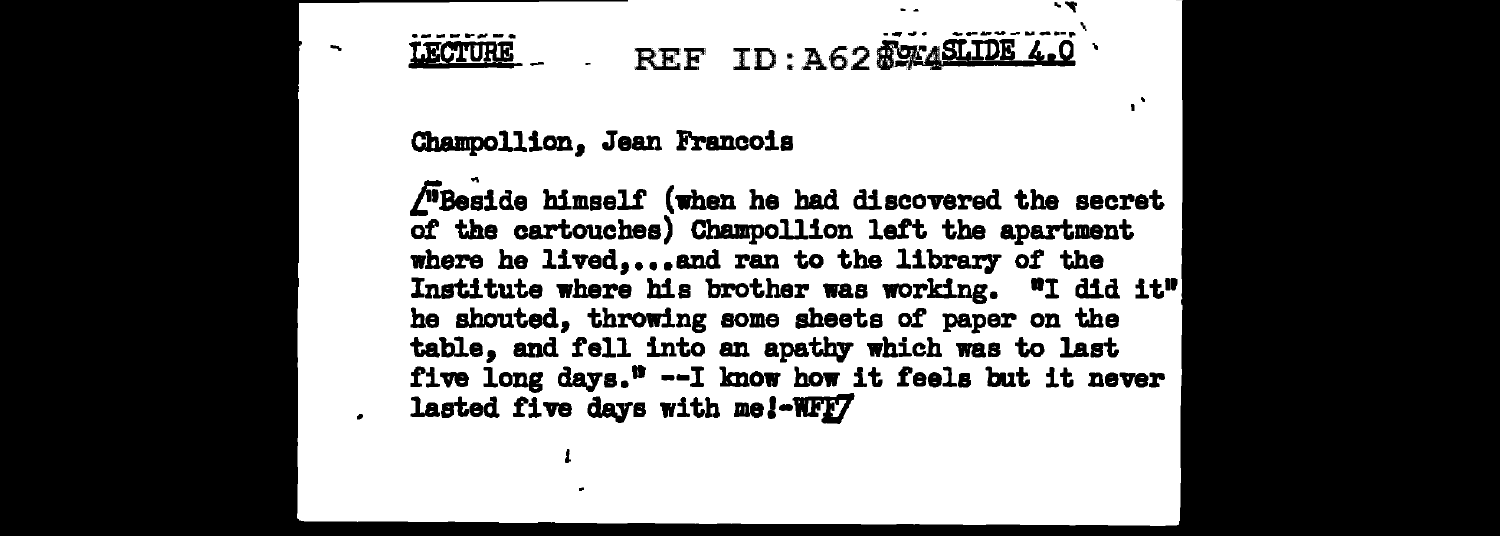

## REF ID: A628-2410E 4.1

The Rosetta Stone

Norbert Weiner in Cybernetics calls decipherment of Egyptian hieroglyphics the greatest achievement in cryptanalytics. Champollion's first decipherments in 1821.7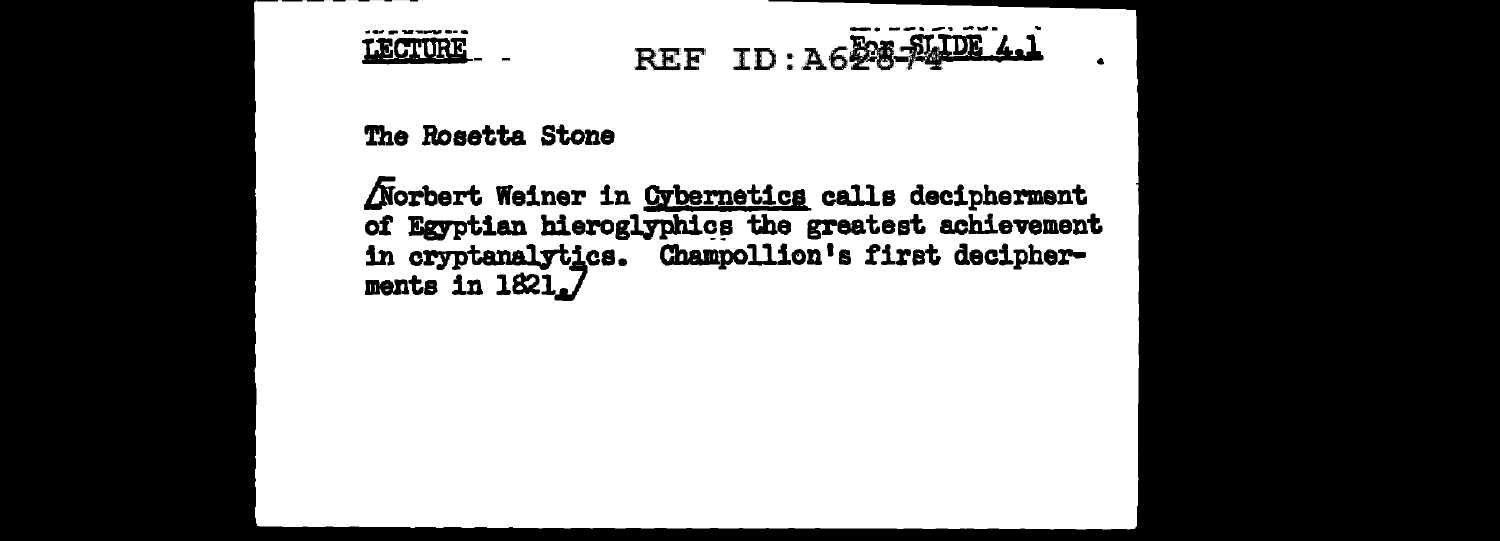Slide  $4.2$ And the set of  $\Delta$  is a fixed of REF ID: A62874 Cartouches from the Rosetta Stone and the Obelisk from Philae.

(The bottom one was suspected to represent CLEOPATRA. Note the repeated symbol, the BIRD. for the two A's of CLEOPATRA.)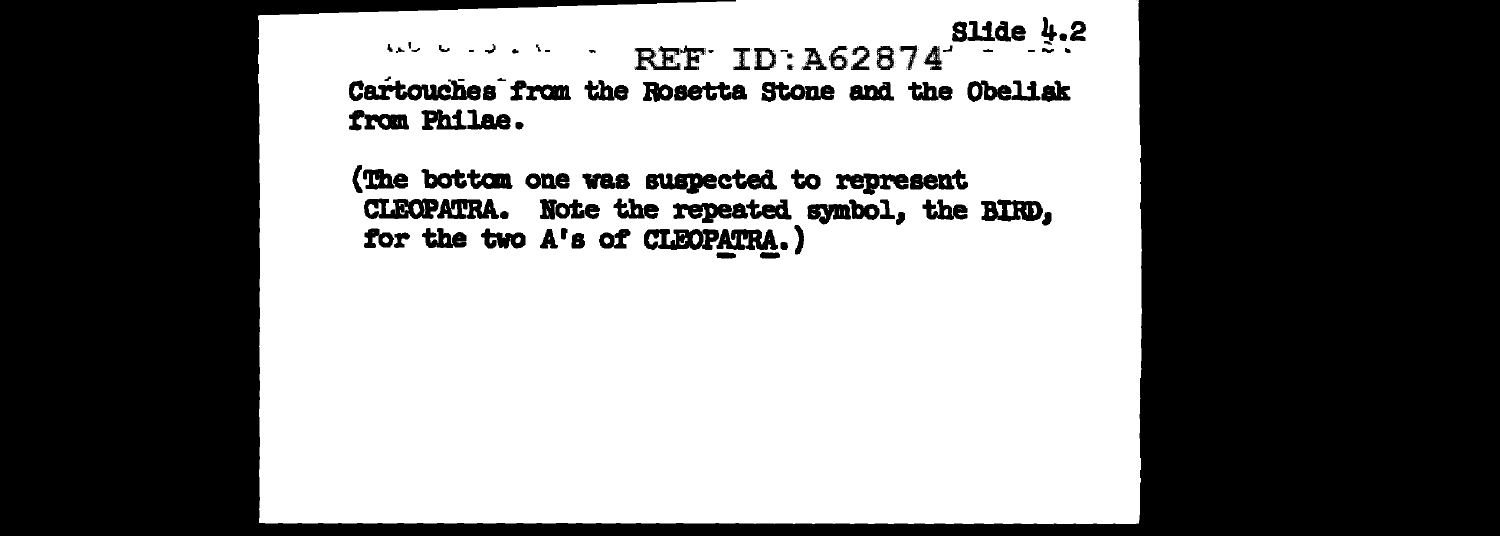### REF ID: A62874 4.3

Top cartouche - which is the middle one of preceding slide --- suspected to represent PTOLEMY.

Middle cartouche - which is the bottom one of preceding slide -- suspected to represent CLEOPATRA.

Bottom cartouche - the letters and unknowns of KL??P????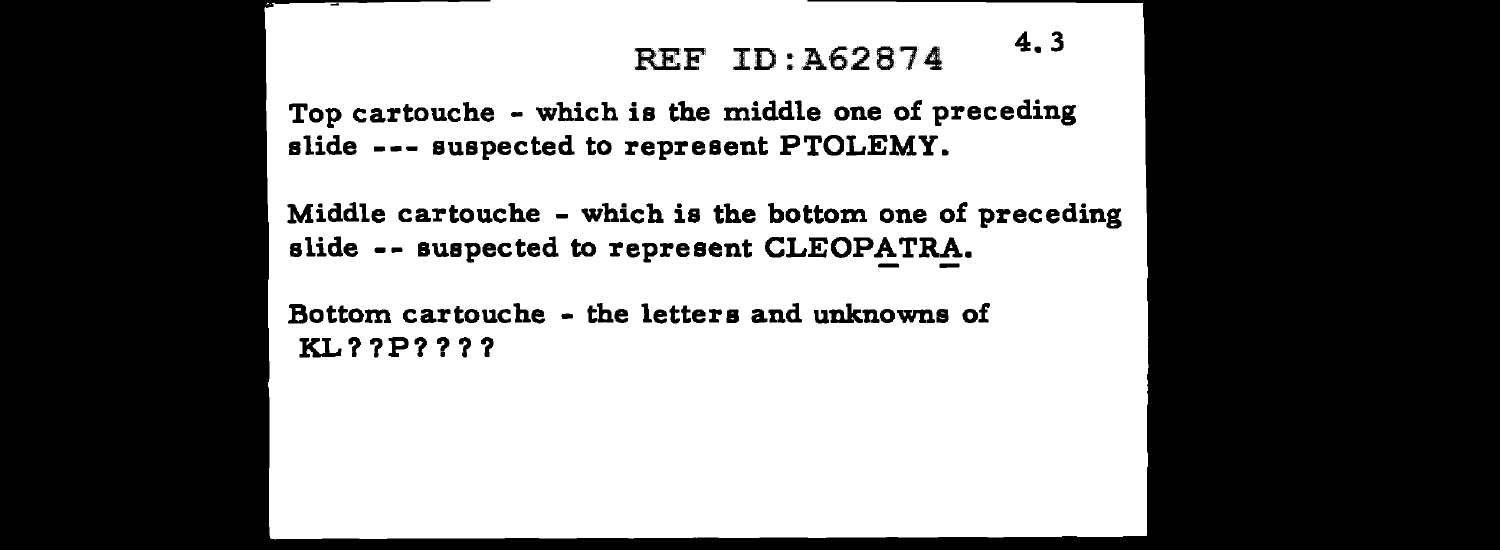### REF ID:A62874 4.5

### **PTOLEMY and ALEXANDER**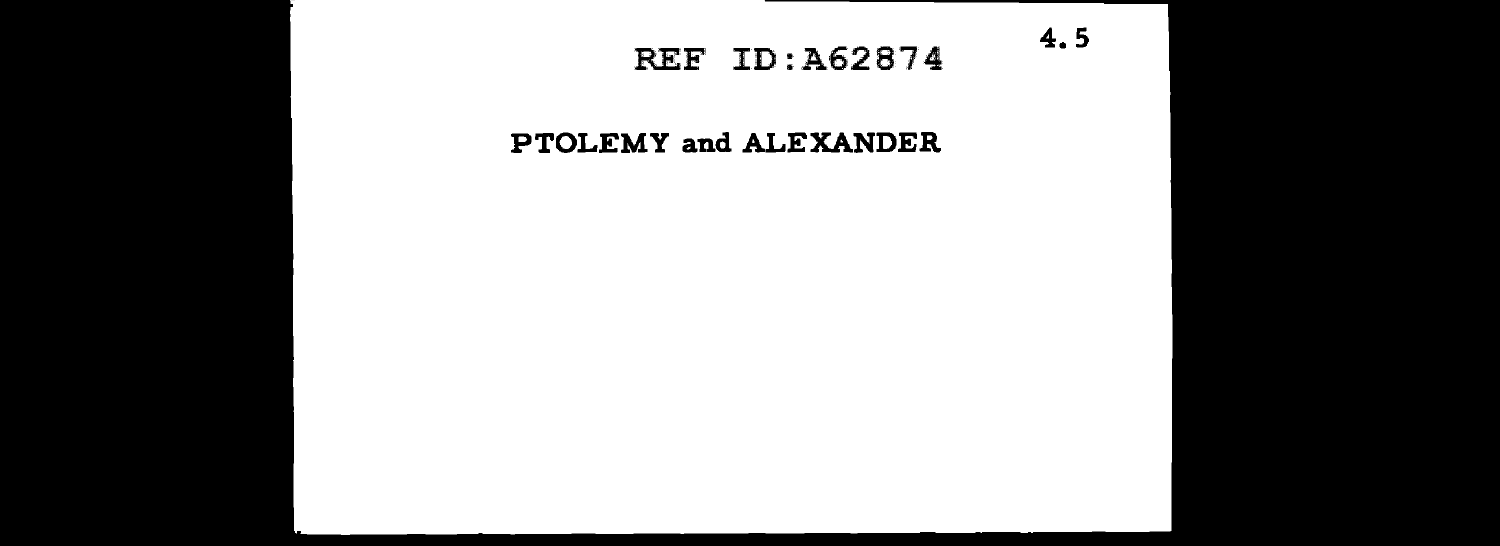

Cryptogfaphic hieroglyphics from Drioton

. . . . . . . .

LECTURE

Refer to confirmatory evidence of early invention of cryptography -- with writing itself. $\overline{J}$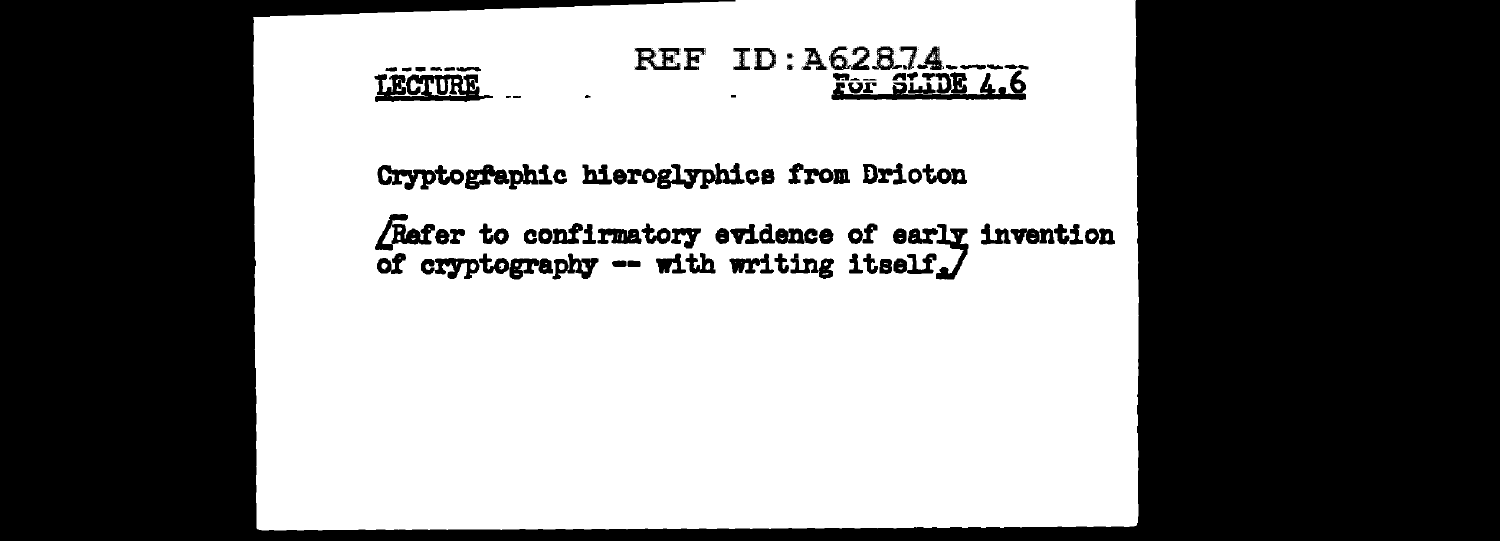### REF ID:A62874 4

The Michigan Cryptographic Papyrus.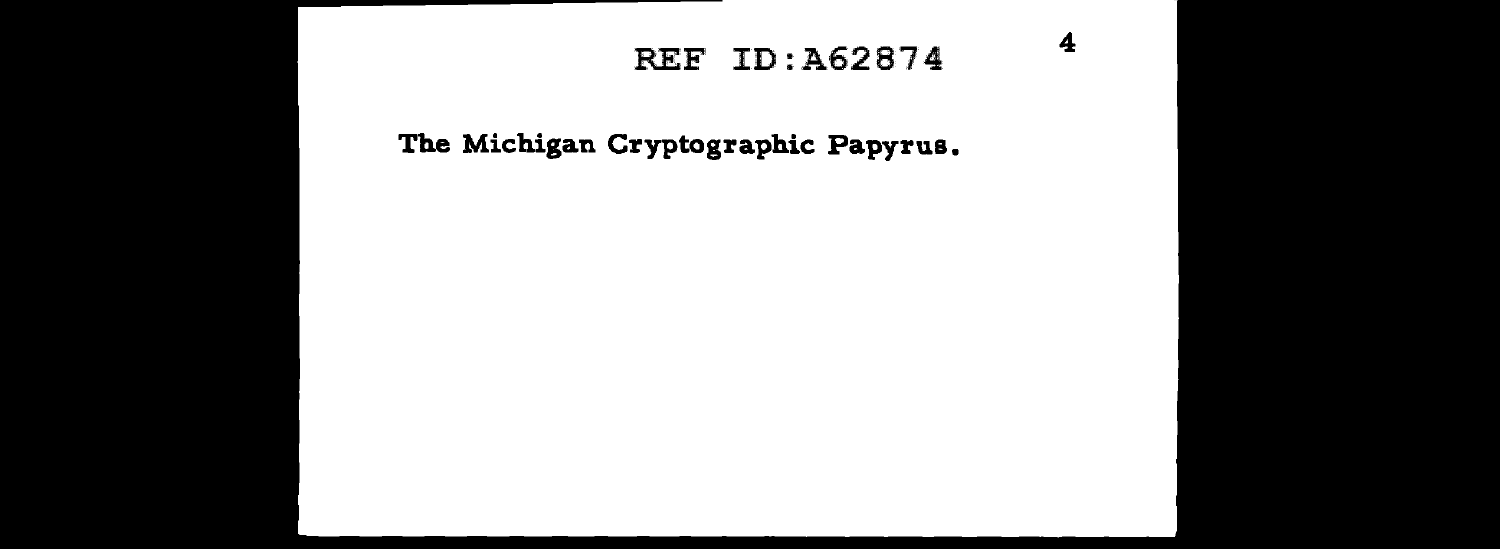

 $\mathbf{r}$ 

 $\rightarrow$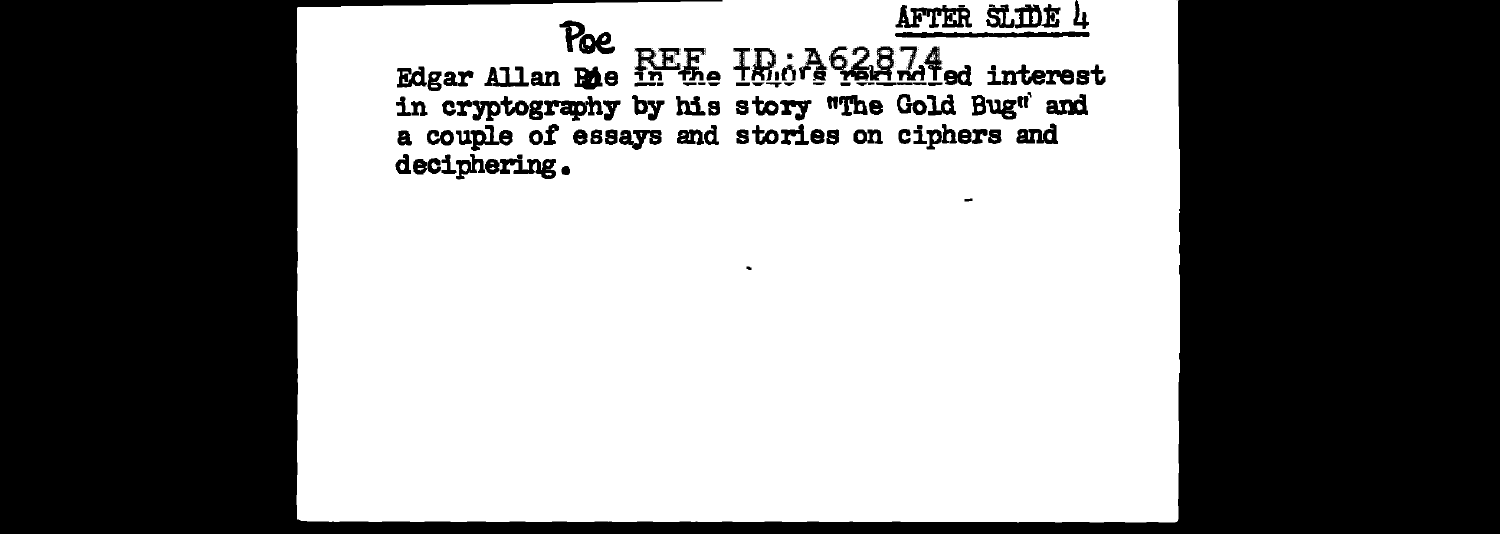#### $REF$   $ID: A62874$ Cipher device used by the Confederate  $A_{T}$ my, during the Civil War. Captured at Mobile in 186S.

/lothing but the old Vigenere cipher with repeating key. Many messages intercepted and deciphered by Federals, who had a few skilled operators. Ads in Richmond papers tor persons skilled in deciphering shows the Confederates lacking.7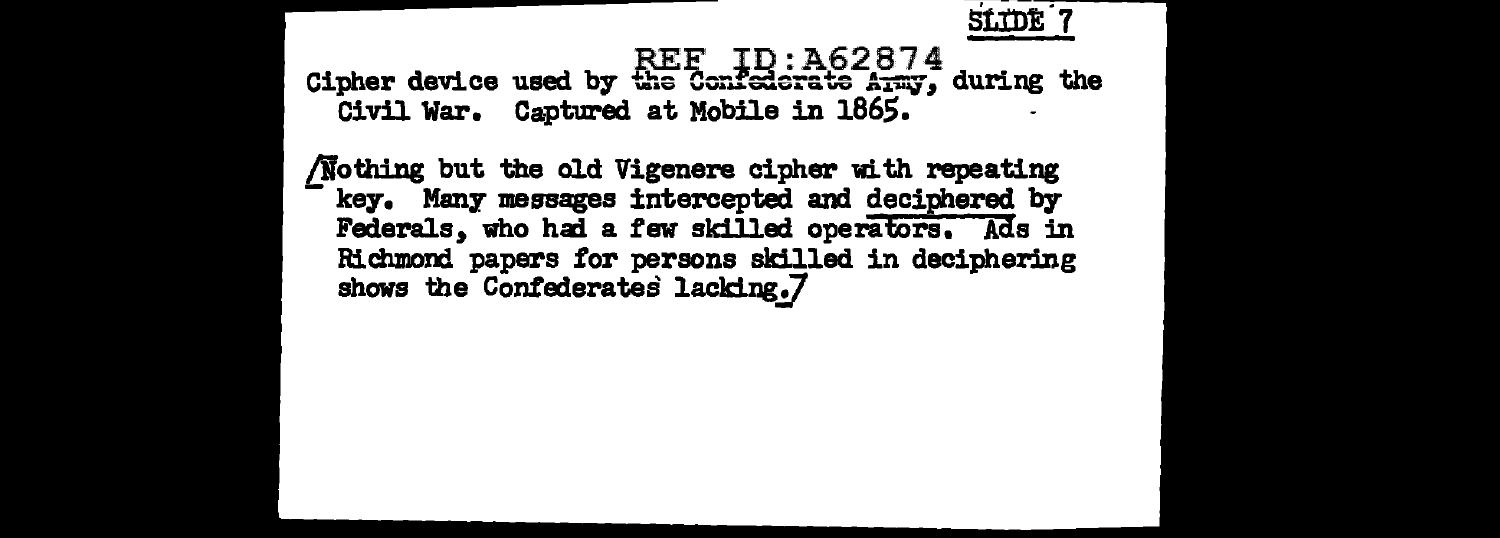

 $\epsilon$ 

 $\blacksquare$ 

 $\bullet$ 

## REF ID:A62874<br>Federal Army Route Cipher

 $\bullet$ 

 $\bullet$ 

(Complete set with me - invite eadets to see exhibits.)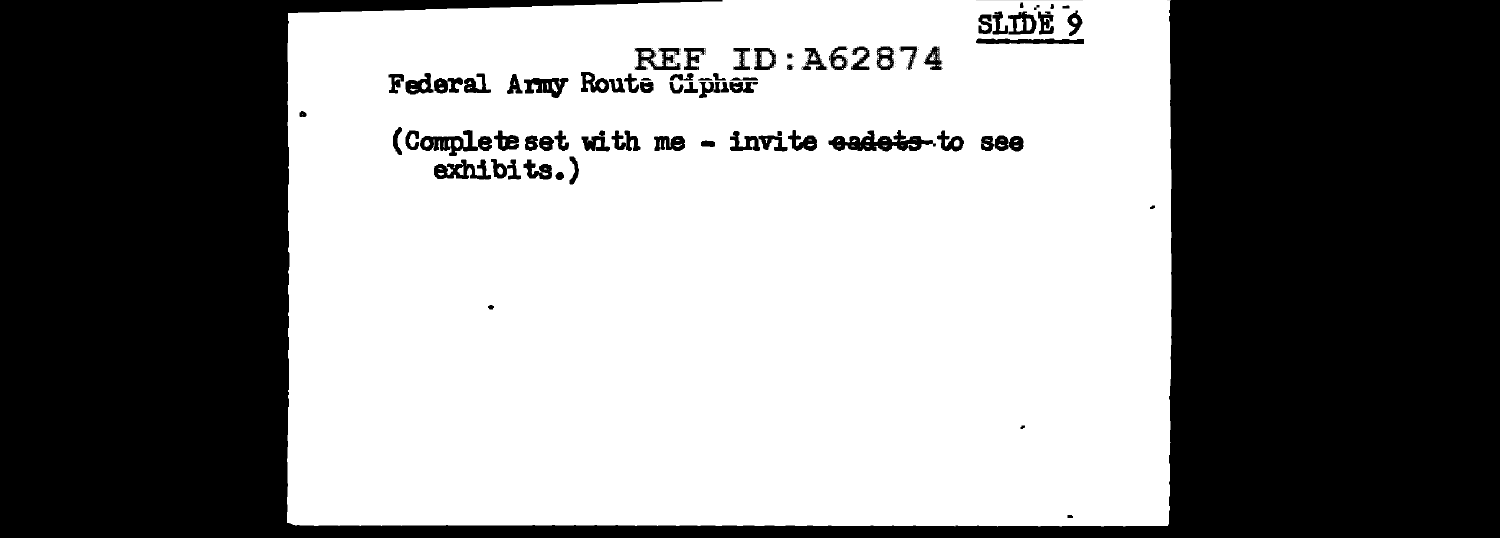StmE 10

### REF ID:A62874

Example of a message in Federal Army Boute Cipher - a message to Grant from General Halleck in Washington.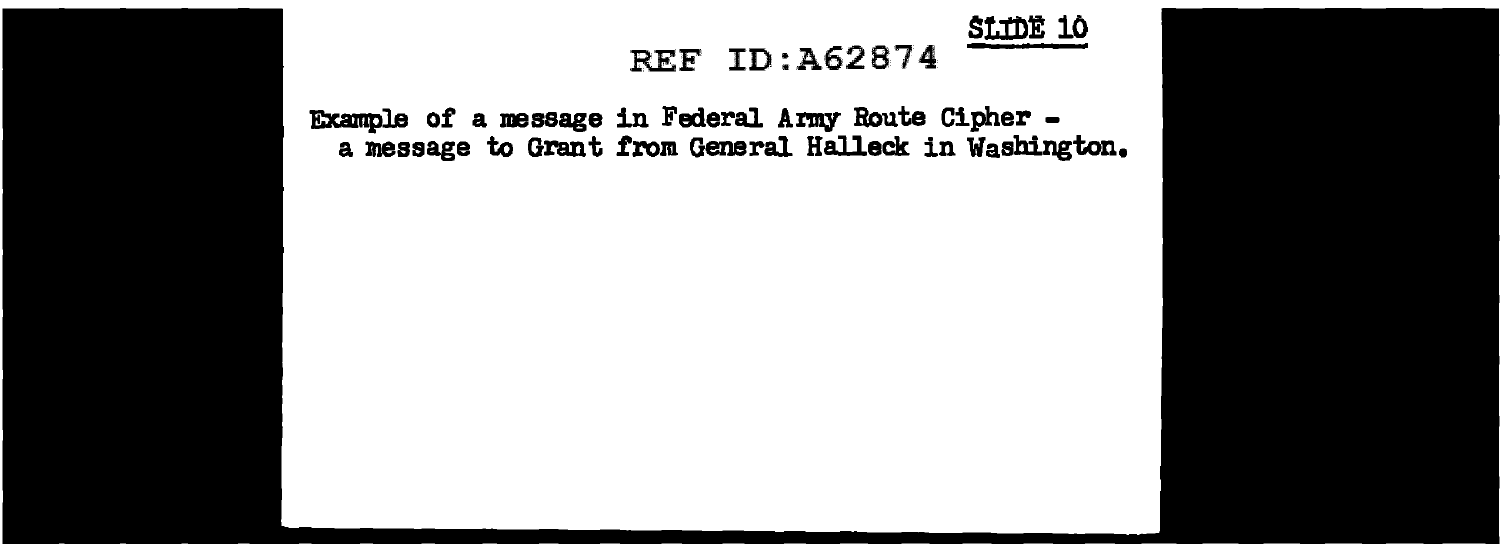### REF ID:A62874

Cryptographic message supposed to have been sent by President Lincoln to General Burnside.

/Read backwards: "If I should be in a boat off Aquia Creek at dark tomorrow, Wednesday evening, could you without inconvenience meet me am pass an hour or two with me? (Signed) A. Lincoln7

 $\sqrt{\frac{1}{2}}$  Possible explanation of Pres. - distrust of Fed. , systems since he was getting decrypts;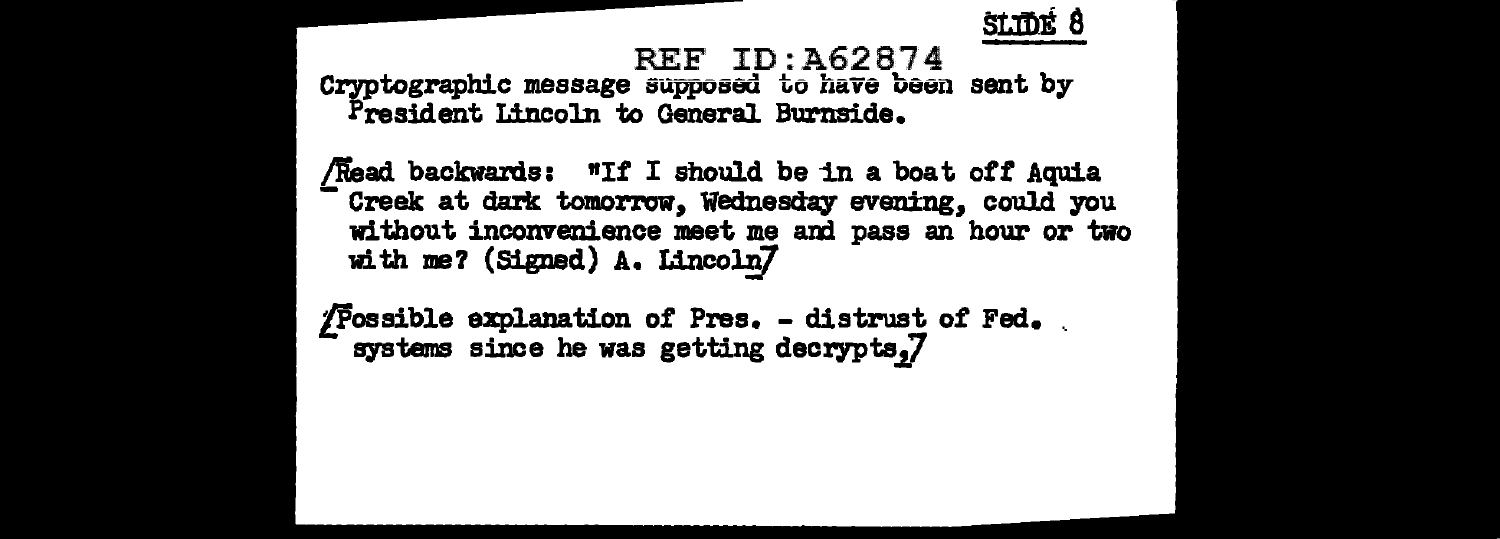```
SLIDES 214 & 215
                       REF ID: A62874
Period of decline after Civil War
         -2
War Department Code of 1885 - copied from Slater's \{214Telegraphic Code of 1870.
This code was used in the
Spanish-American War - 1885 code with simple additive (T(1)
```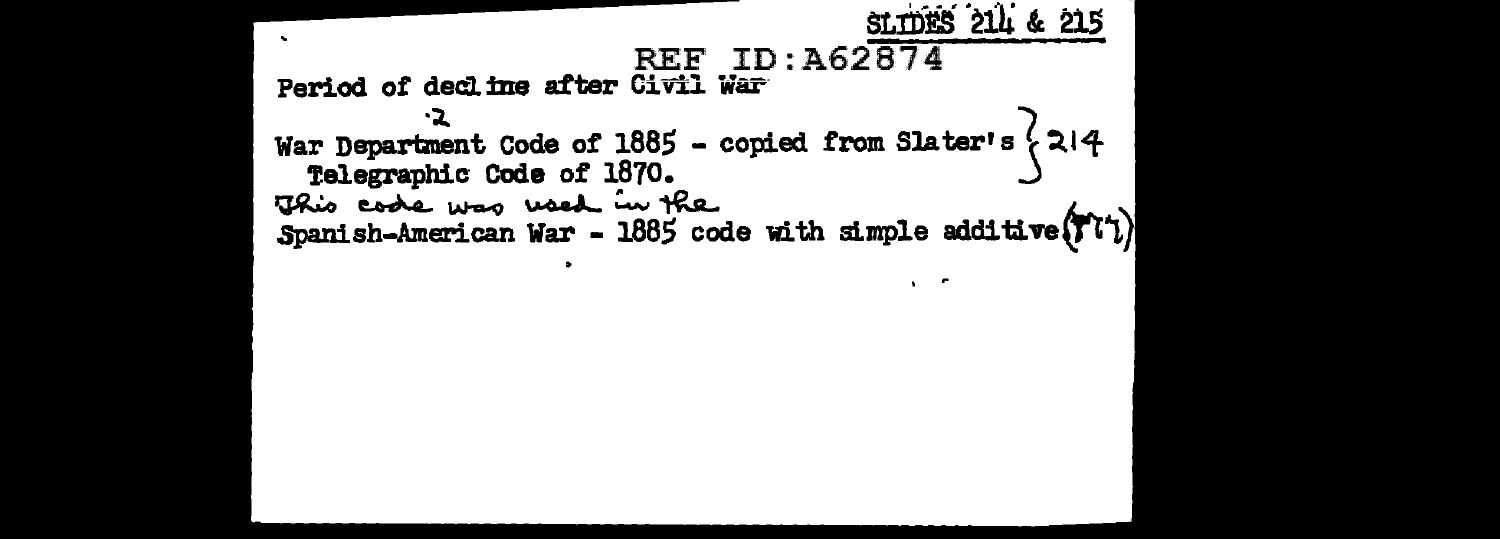LECTURE NOTE REF ID: A628 FOR SLIDE 157

Colonel George Fabyan

How I came to be a cryptologist -- Riverbank Laboratories. Departments of Genetics, Ciphers, Acoustics.

World War I in progress since 1915. U. S. position. Fabyan's foresight - U.S. had no cryptologic bureau. Contact with Government Departments. School for training.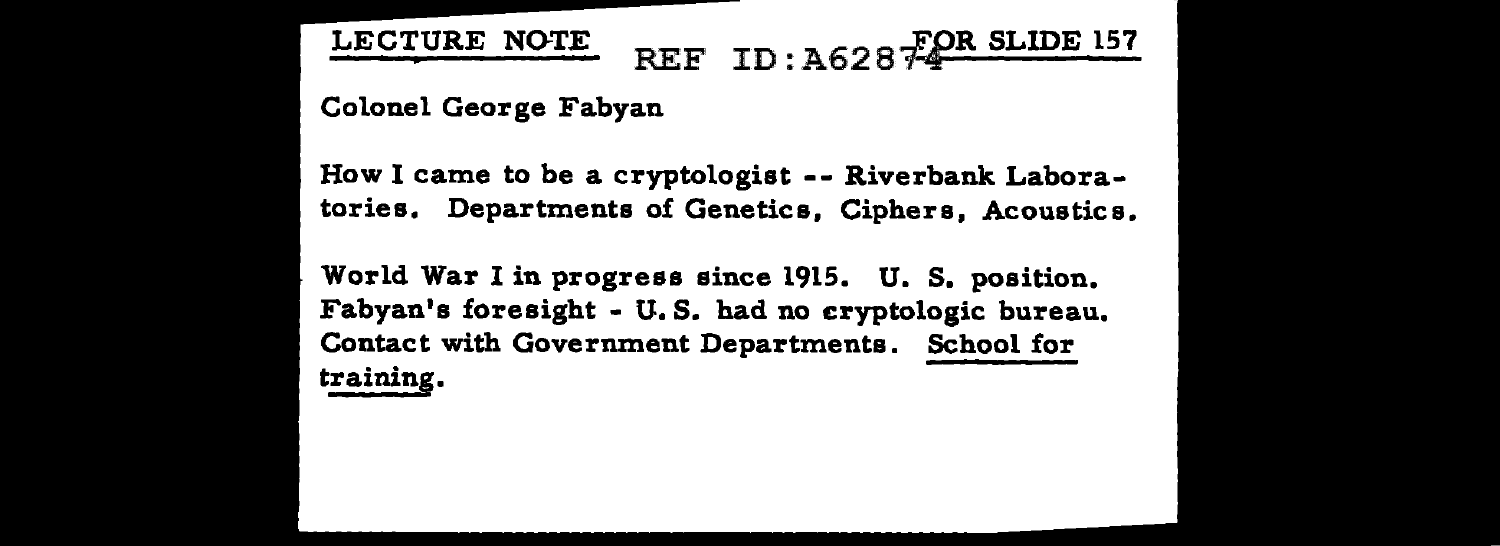LECTURE NOTE

REF ID: A62874 SLIDE 160

Renaissance of interest in U.S. A.

Colonel Parker Hitt

Butdespite his knowledge --WDTC 1915 -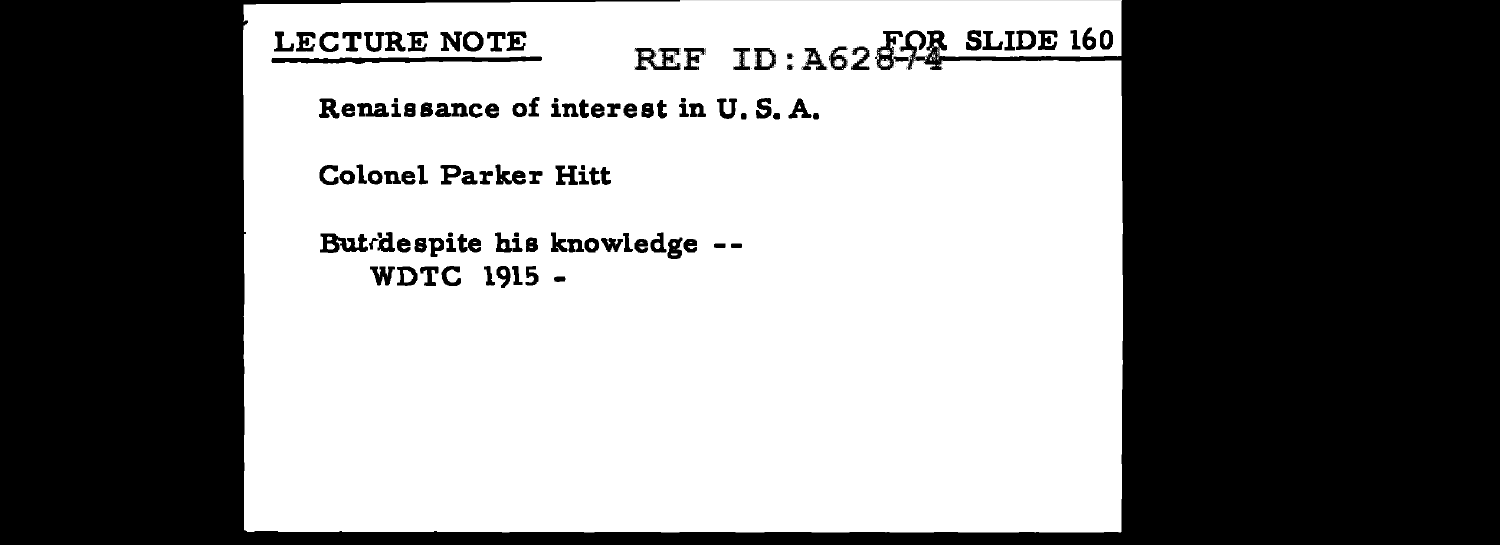## REF ID: A62874 160

· We begin study of military cryptology after contact established with Captain Parker Hitt, (whose Manual for the solution of Military Ciphers became out textbook).

 $\blacksquare$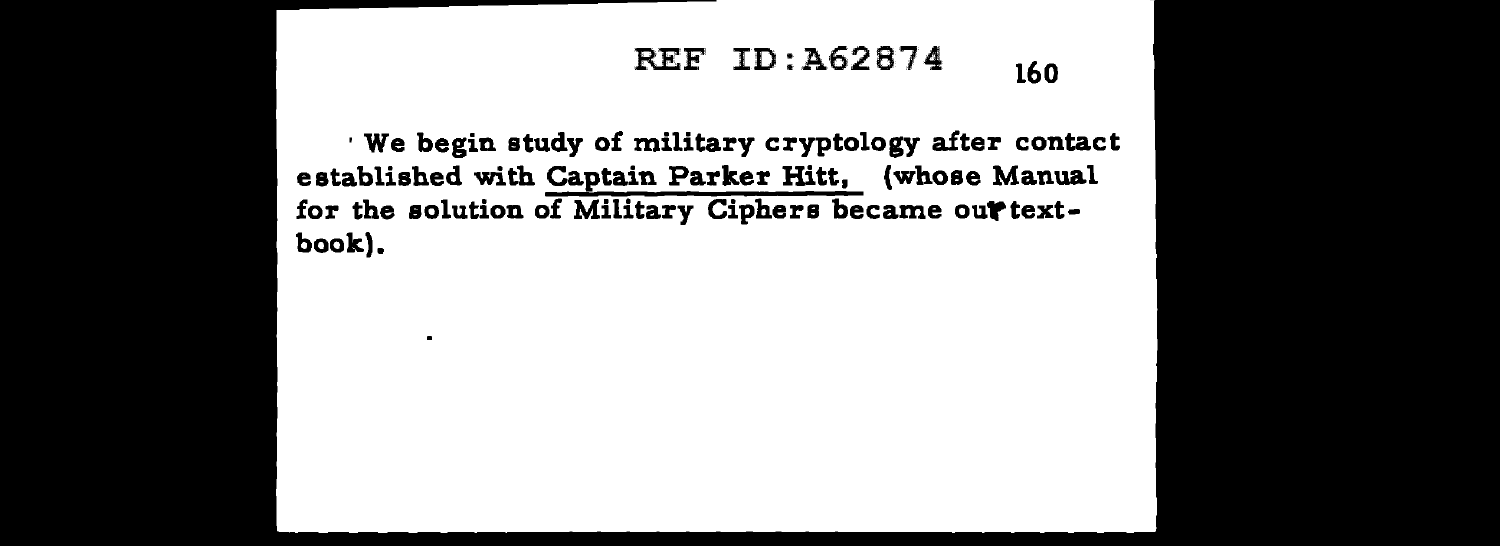## $REF ID: A62874$  212  $\frac{R}{2}$

Title page of "Manual for the solution of military ciphers" by Parker Hitt, 1916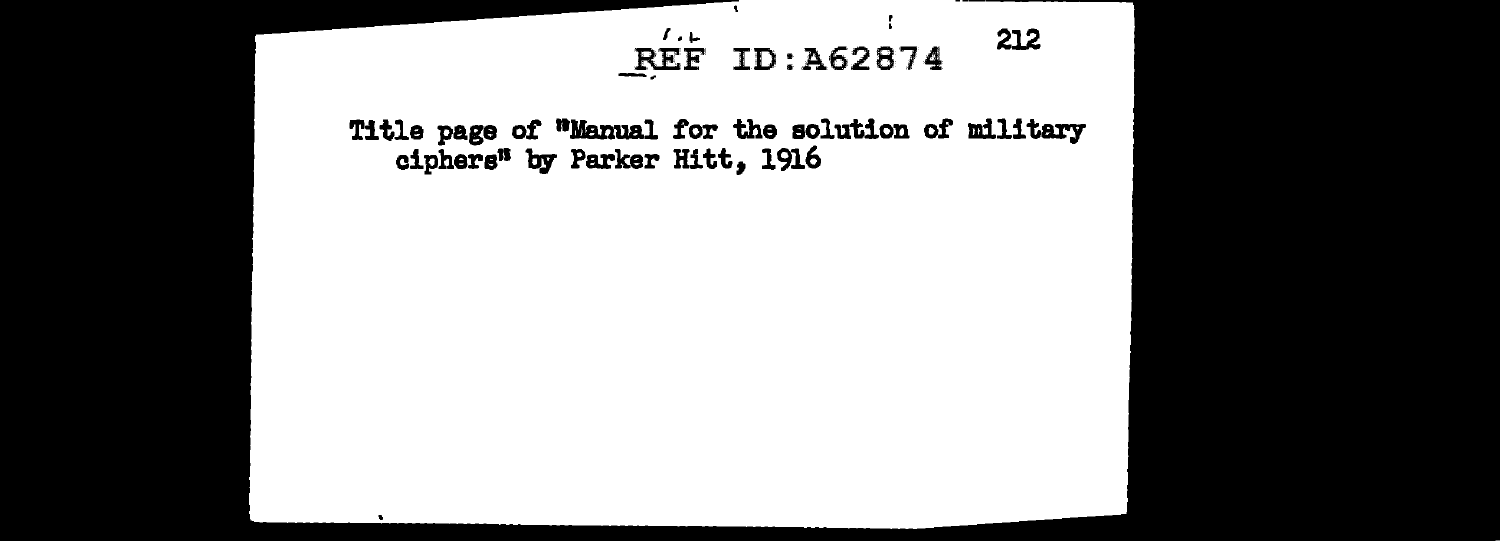# LECTURE REF ID: A 62.594 SLIDE 159

Major General J. 0. Mauborgne

 $\sqrt{1}$ . As Major in 1920 head of Research and Engineering Division of OCSigO, gave real impetus to R&D in cryptographic field.

Z. His contact with Riverbank brings knowledge of Hitt's device and:he got some ideas as to alphabets and form.

3. He has some test messages set up in his

alphabets:J'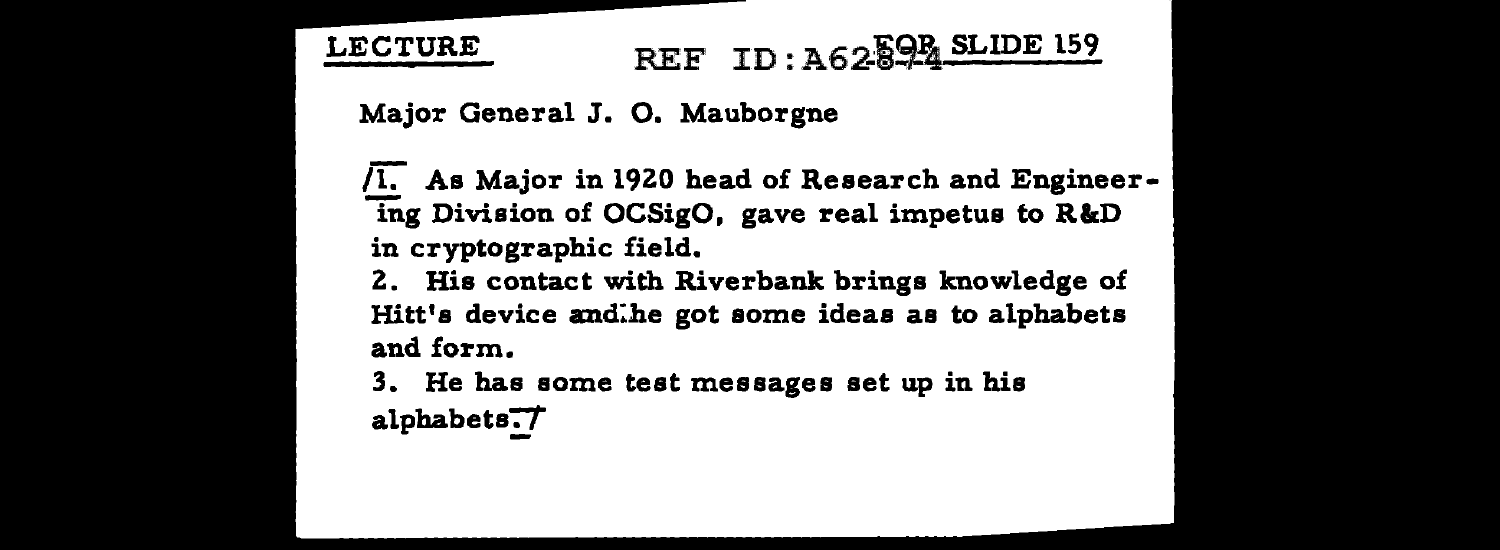## LECTURE NOTE REF ID: A628 FOR SLIDE 213

Mauborgne's pamphlet on solution of PLAYFAIR cipher system.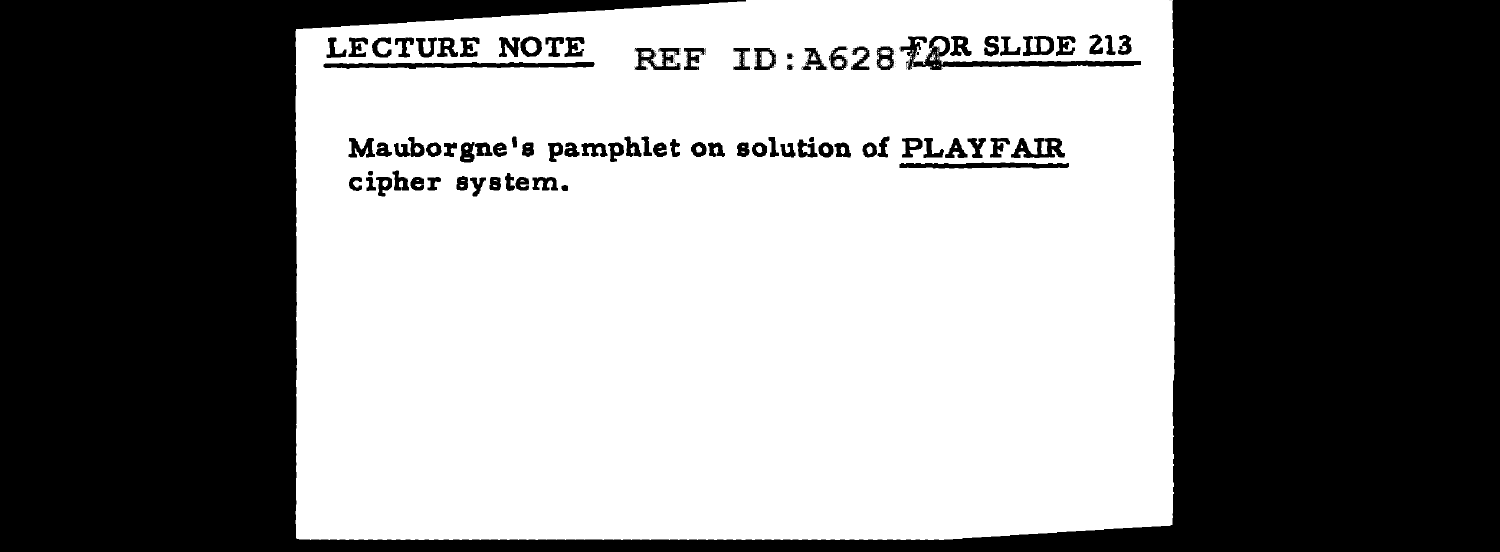

#### REF ID:A62874

One of the ciphers used by the Hindu conspirators -1916-17.

 $\sim$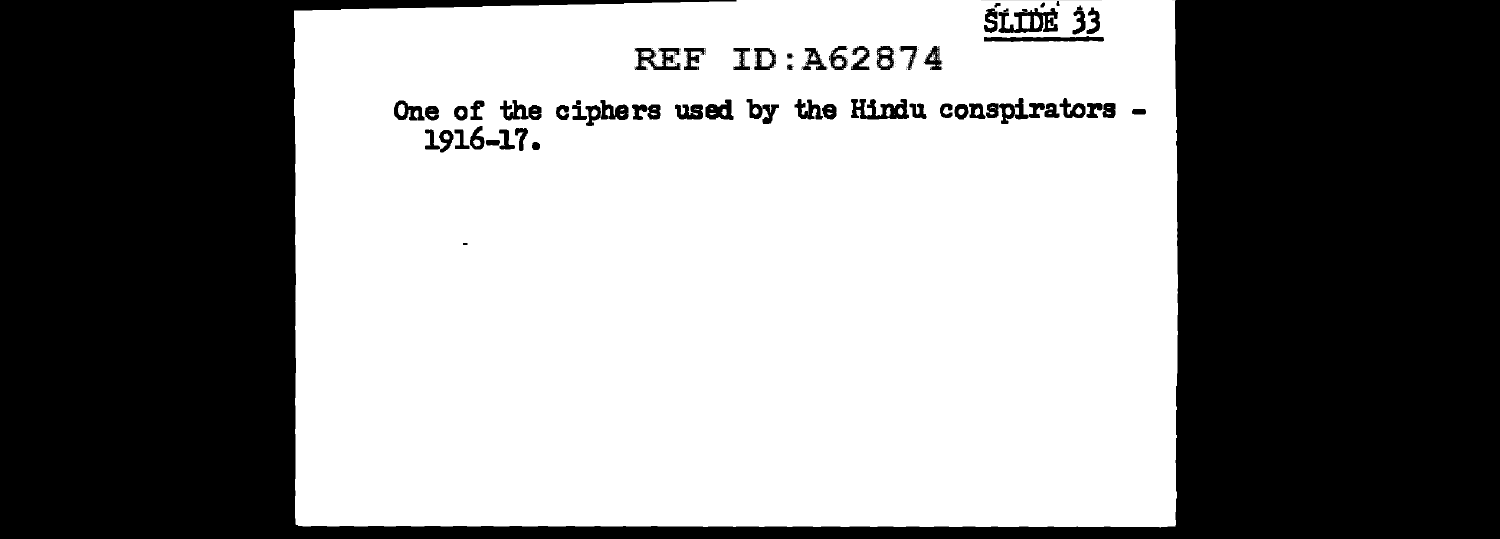

### **REF ID:A62874**

#### Solution of the Hindu letter.

 $\bullet$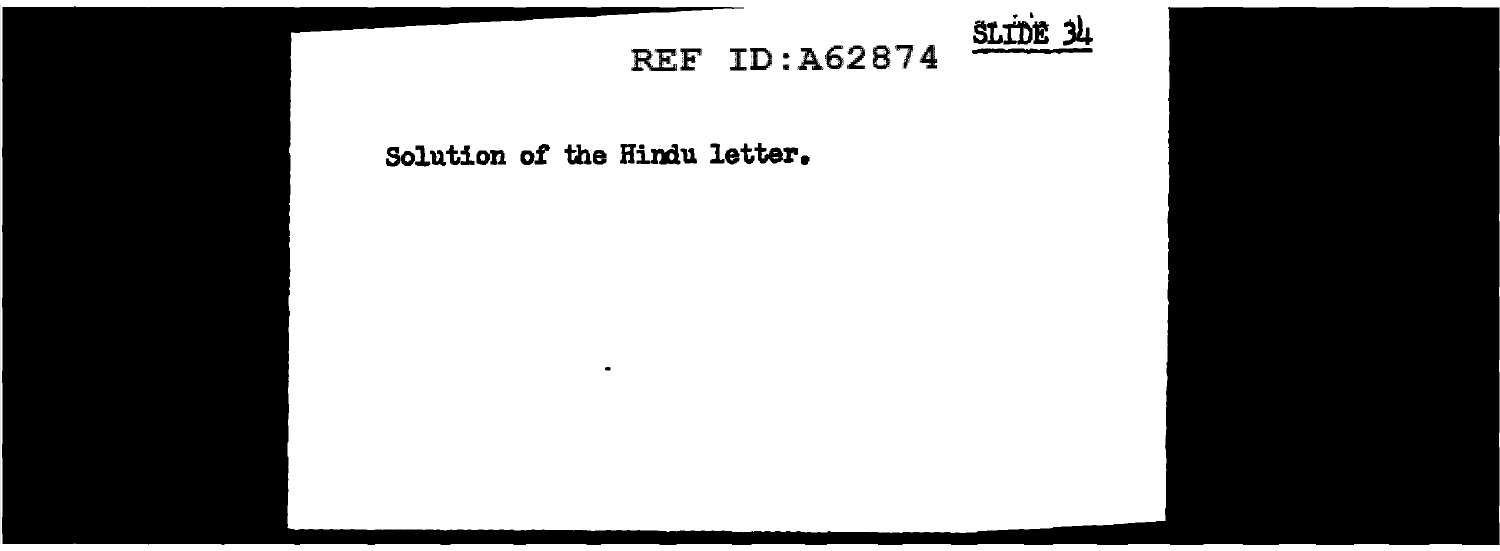

## REF ID:  $A62874$

The Zimmermann telegram

The telegram which brought America into the war on the Allied side, World War I. Many reasons for thinking we might go in on the side of the Germans and had they been more astute diplomatically. it might have turned out that way!7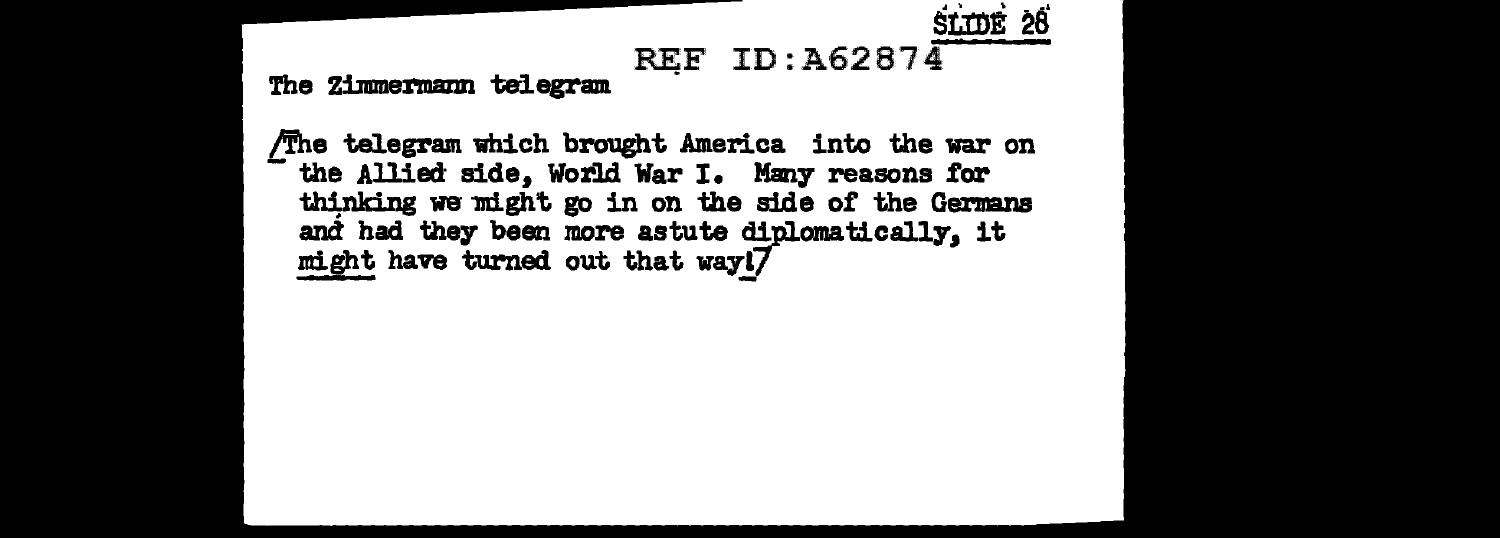st:mi *·29* .

#### REF ID:A62874 The Zimmermann telegram as deciphered by the British Room  $\text{40 } 0.$ B.

nHere is a translation o£ the thing. It was important because the message said the Germans were going to resume unrestricted submarine warfare and this part, here, dealing with Mexico, was the straw that broke the camel's back. People in the Middle West were very lukewarm toward the idea of our getting into the War - on either side - but when the Germans began talking about returning to Mexico Texas, New Mexico and Arizona, that was something else again. *So* we got into the war within a couple of weeks after the British gave us and established the

(OVER)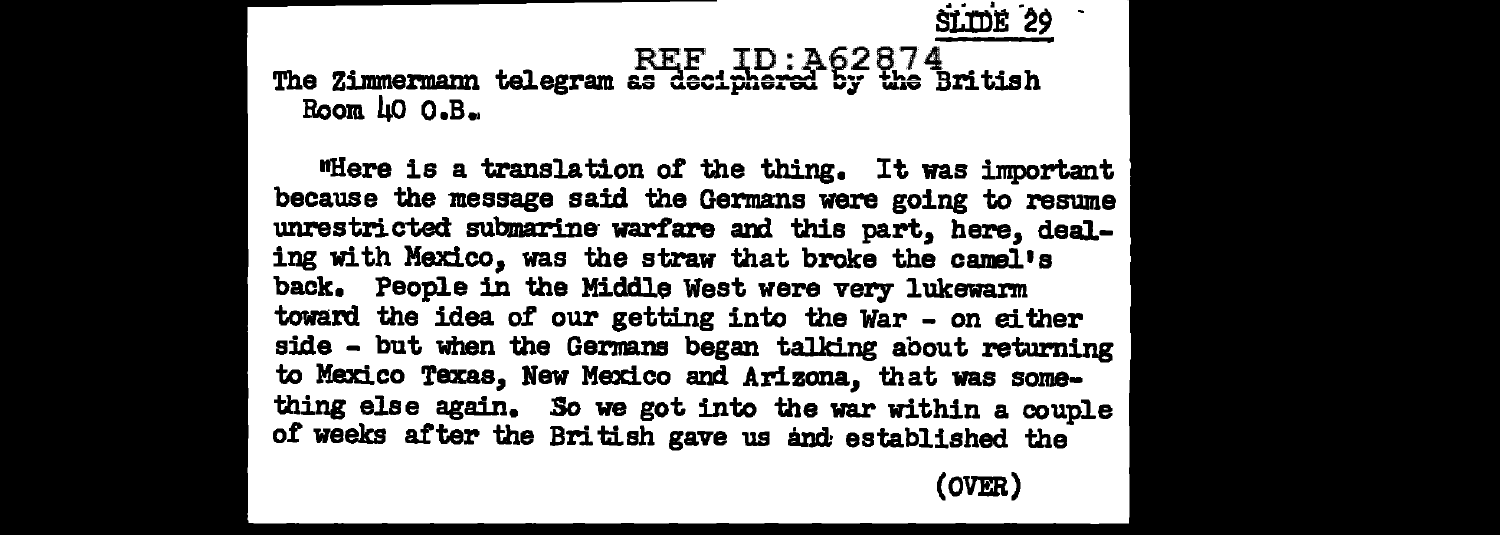authenticity of the translation of Ktag ginmermann telegram."

 $\sim$ 

(How the Zimmermann telegram was deciphered makes a fascinating story in itself and shows how astute use was made by the British of this telegram. German amazement and embarrassment. Question of spy work etc. in Mexico. British covered up the trail excellently!)

 $\bullet$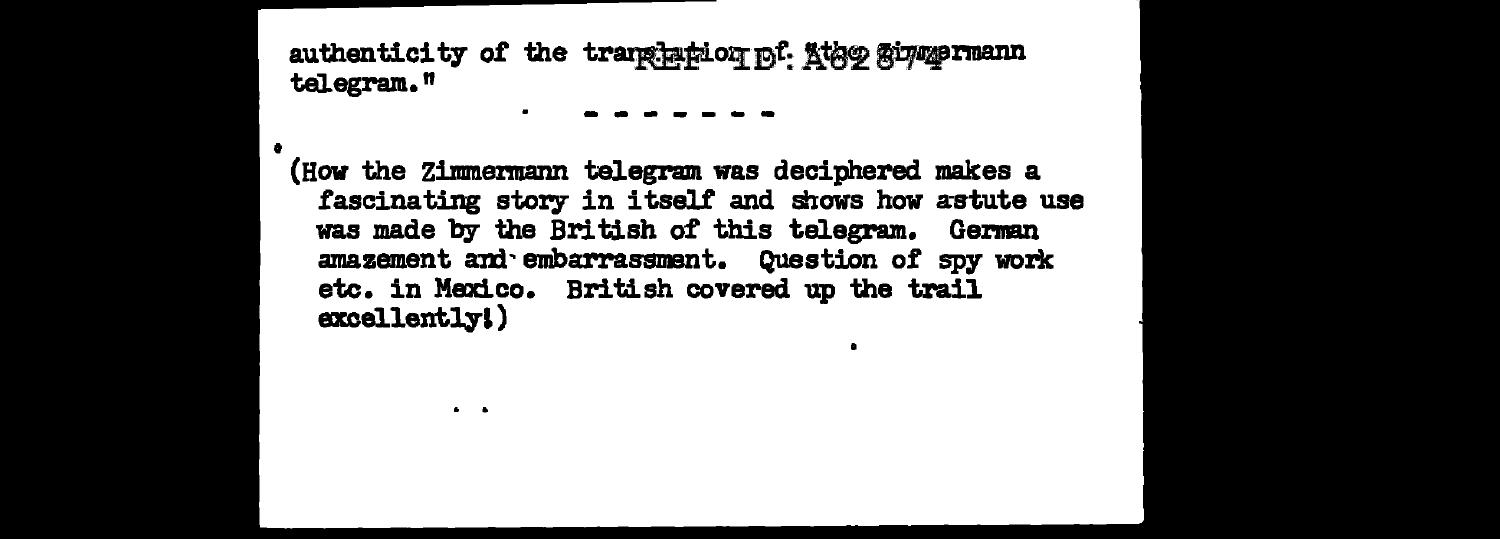## LECTURE NOTE REF ID: AG2BSL4DE 25

The Waberski cryptogram

11Now I am coming to a very interesting example of the use of ciphers by German agents in the World War I period. Here is a cipher message which was found on a German spy in the United States soon after he crossed the Mexican border into Texas. After sone weeks it was deciphered by G-2•s code-solving organization in Washington, MI-8, as it was called.

Text on next card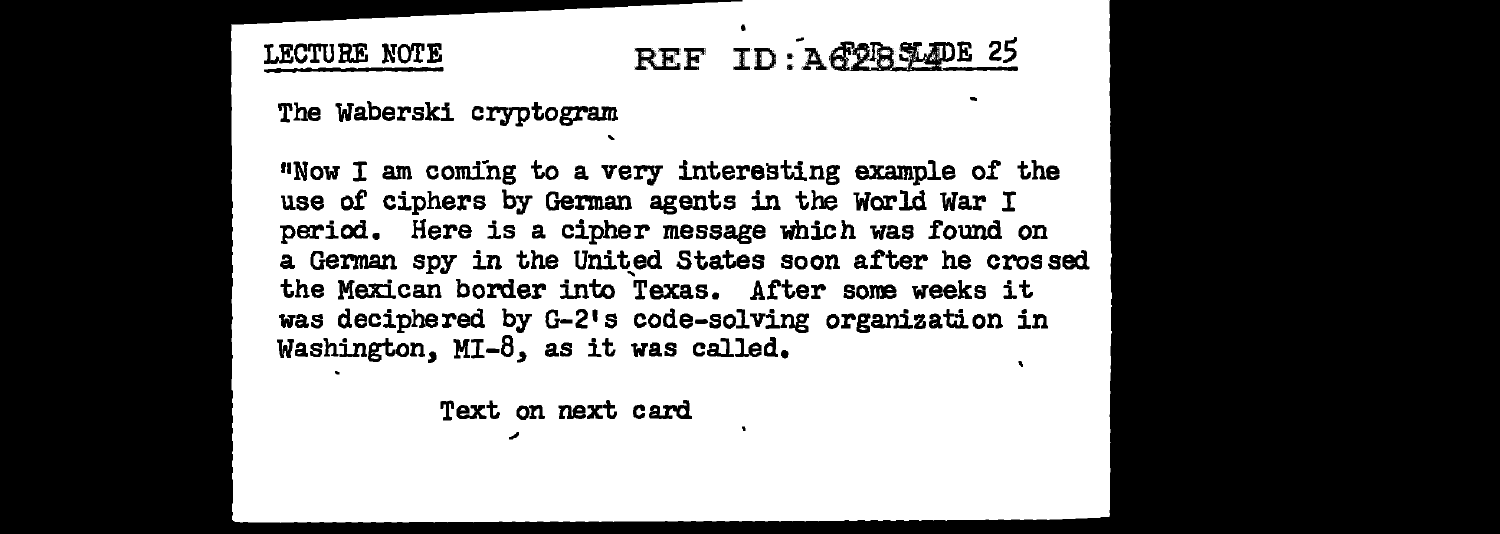# LECTURE NOTE REF ID : A FOR SLIDE 25.1

The Waberski message.

Here is the deciphered German text, and this is what it said: "To the Imperial Consular officials of the Republic of Mexico. Strictly secret! The bearer of this is a subject of the Empire who travels as a Russian under the name of Pablo Waberski. He is a German agent." And so forth. The Court sentenced him to be shot; President Wilson commuted the sentence to life imprisonment; and he was out of the pokey after only one year.<sup>111</sup>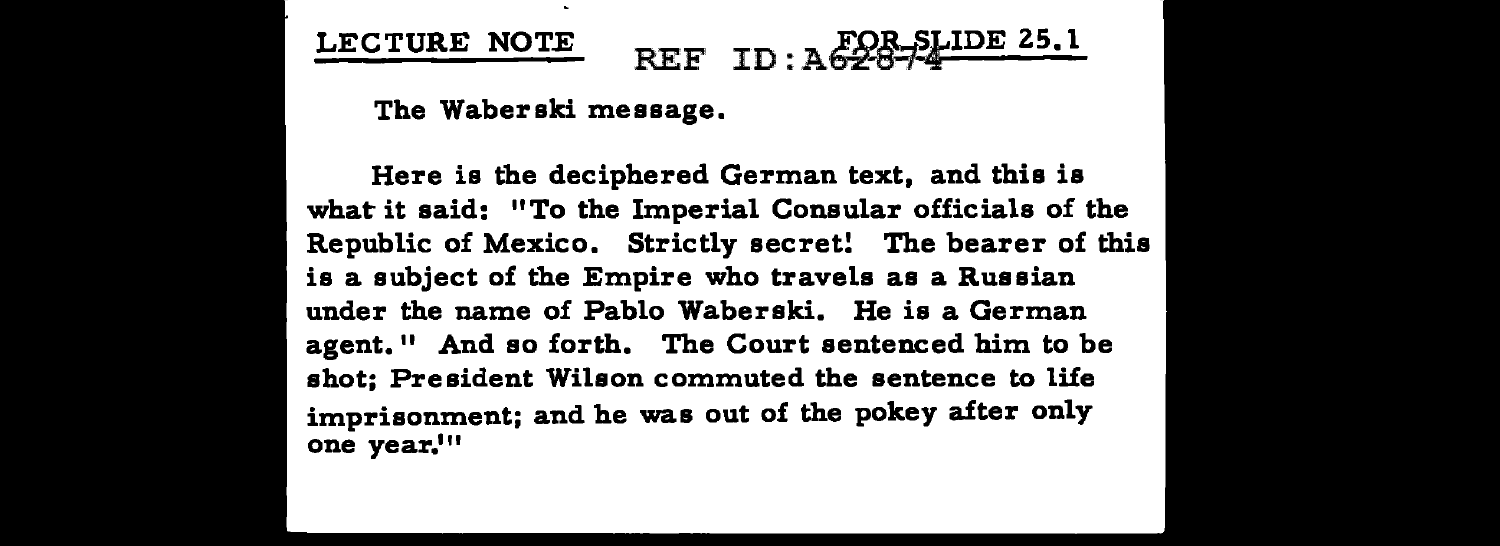

 $\bullet$ 

REF ID:A62874<br>One of the classes of student officers at the Riverbank School of Cryptography, 1917-18.

/Got so immersed in crypt I used\_it everywhere possible - cipher suppers etc.7

 $\bullet$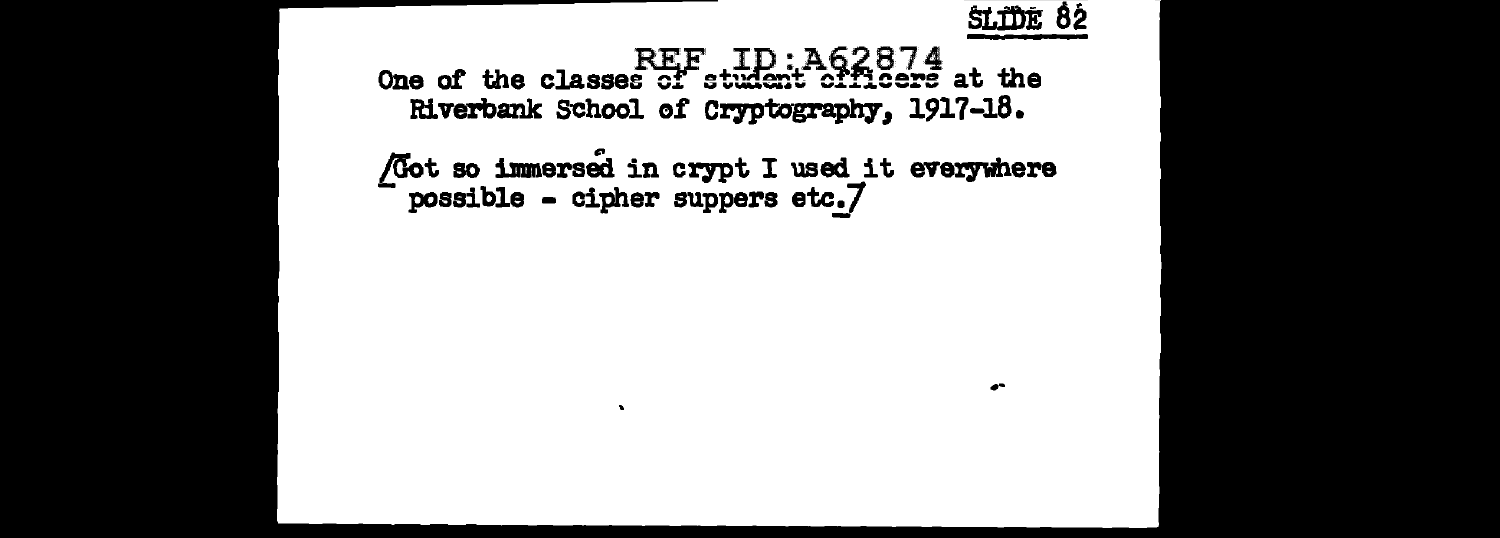



 $\bullet$ 

Original Wheatstone cipher device (invented and described in 1879).

(Fir st improvement on the Alberti disk. )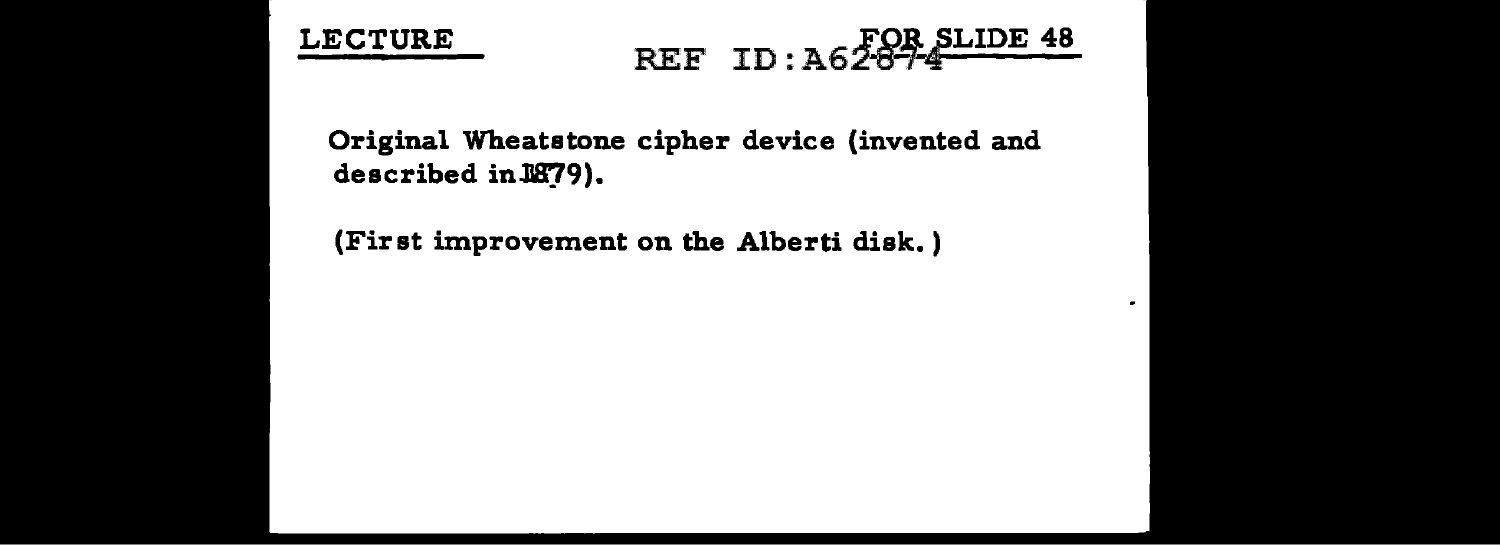## REF ID: A62874 49

٠

Modified Wheatstone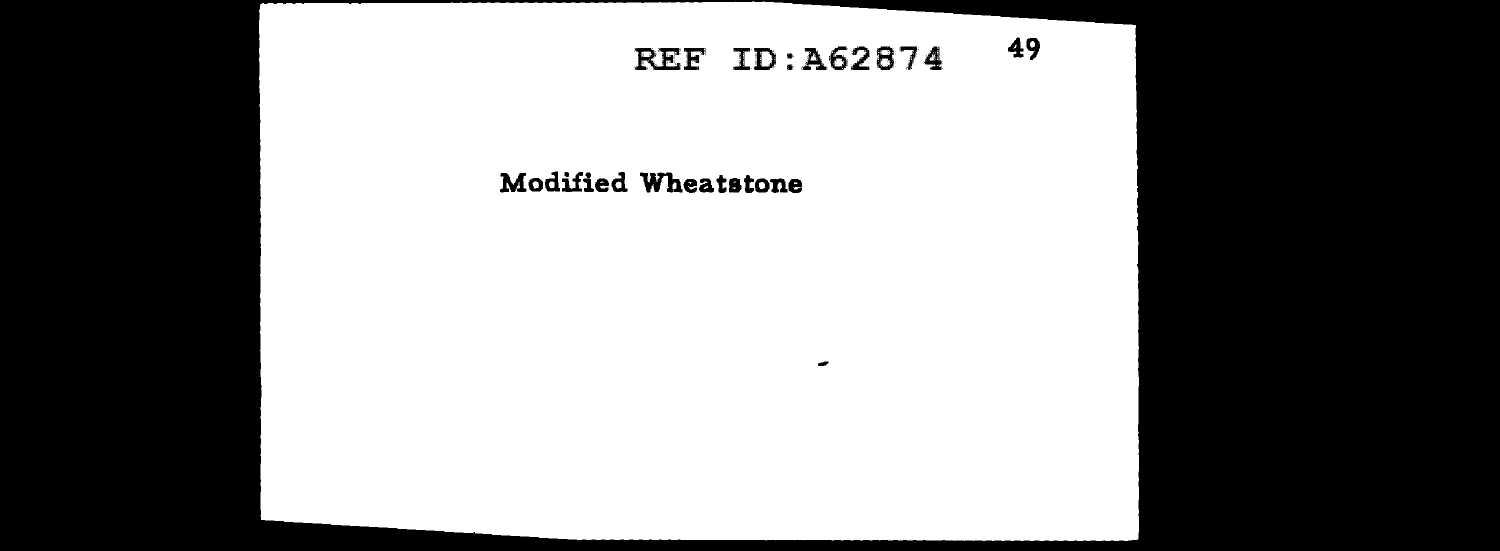### **REF ID: A62874**

I go overseas to G-2, A-6, GHQ,

 $\bullet$ 

Importance of invention and development of radio in communications, especially military.

 $\bullet$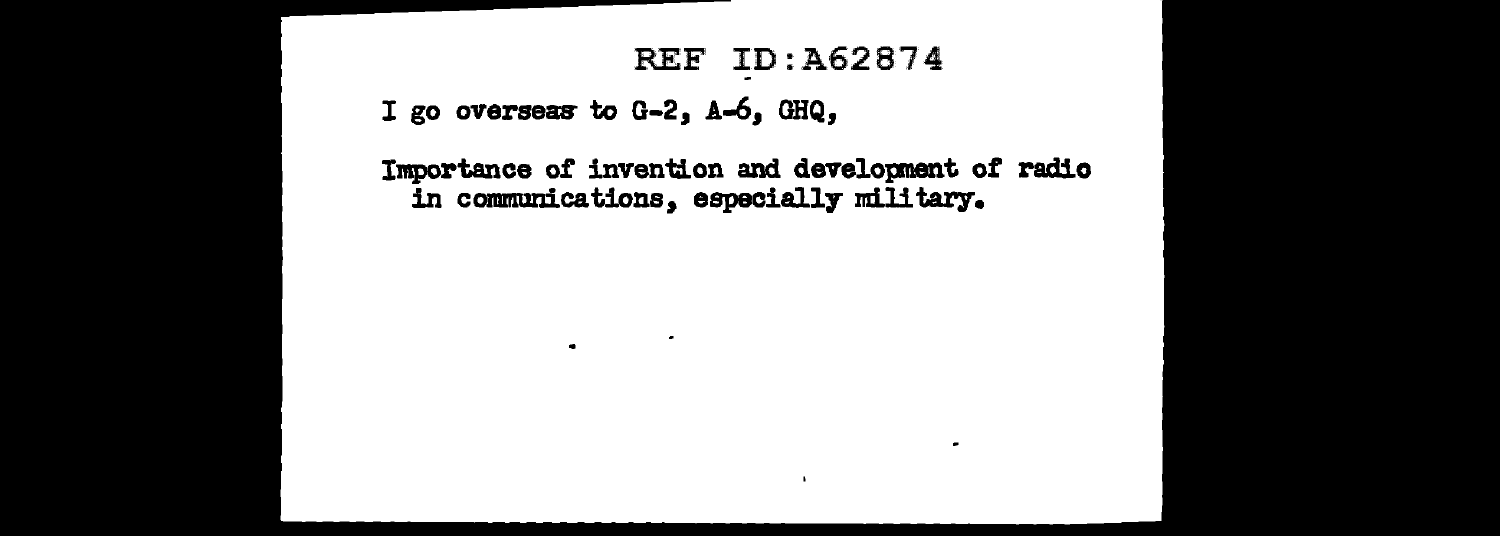## LECTURE NOTE REF  $I_{0.462874}^{0}$  lz

Transposition cipher system used by the French Army in. World War I. Copied from a German book on cryptography (Fig. l) -- and correct.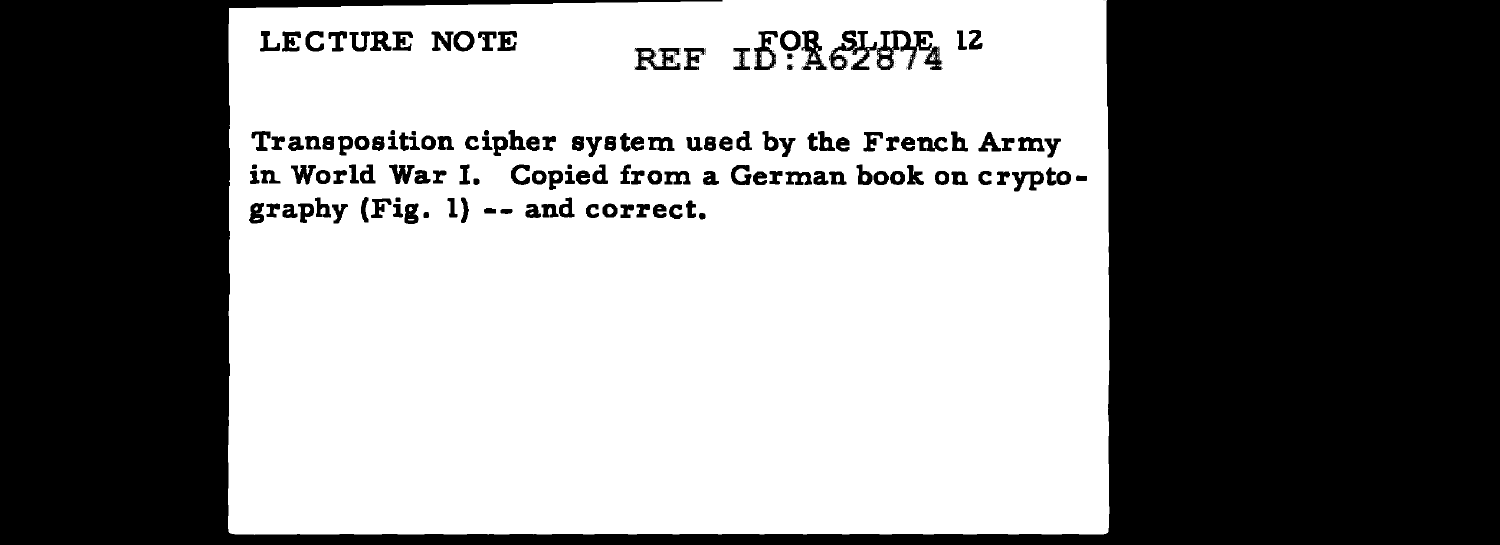### LECTURE NOTE REF ID: A F28-F4-IDE 13

Cipher system used by the Italian Army in World War I. A simple numerical equivalent of the Vigenere table and system.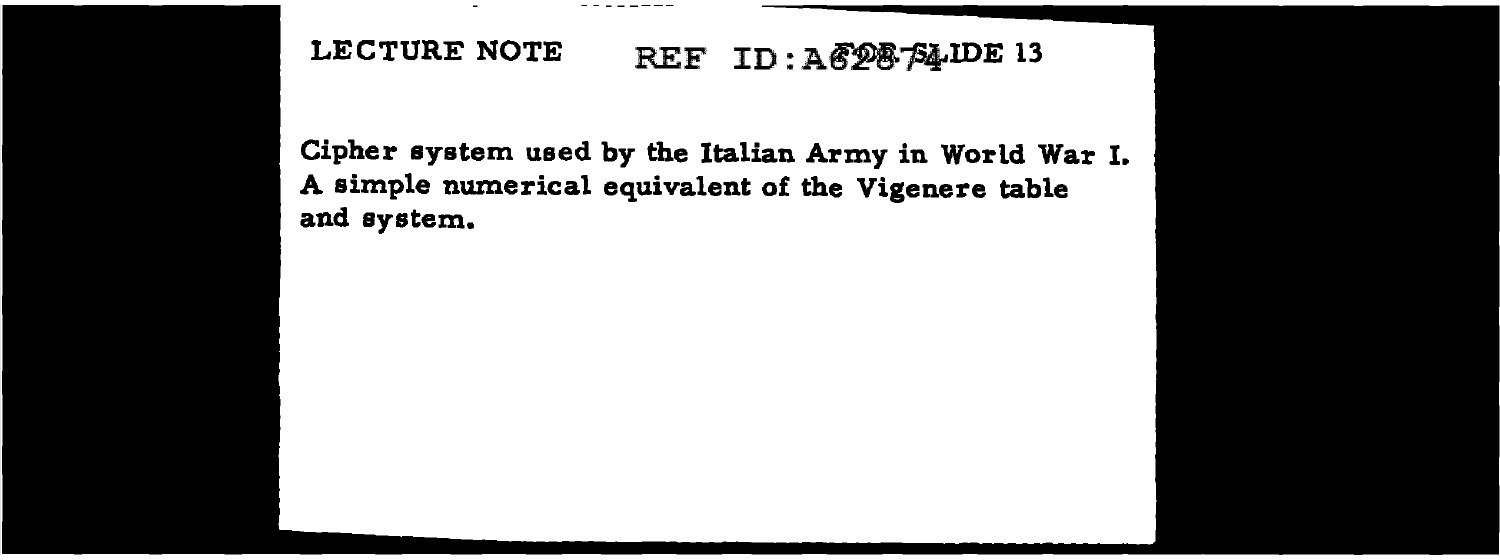

## REF ID:A62874

The Playtair Cipher -

 $/\overline{T}$ his cipher was used by the British and Americans, and was thought to be "hot stuff" in 1914. Solution was described in Mauborgne's "An advanced problem in cryptography." Cipher allegedly invented b7 Playfiar, but he did not

do it -- rather Wheatstone. Wheatstone is credited with having invented the electrical bridge, but he did not do it - rather Christy. $7$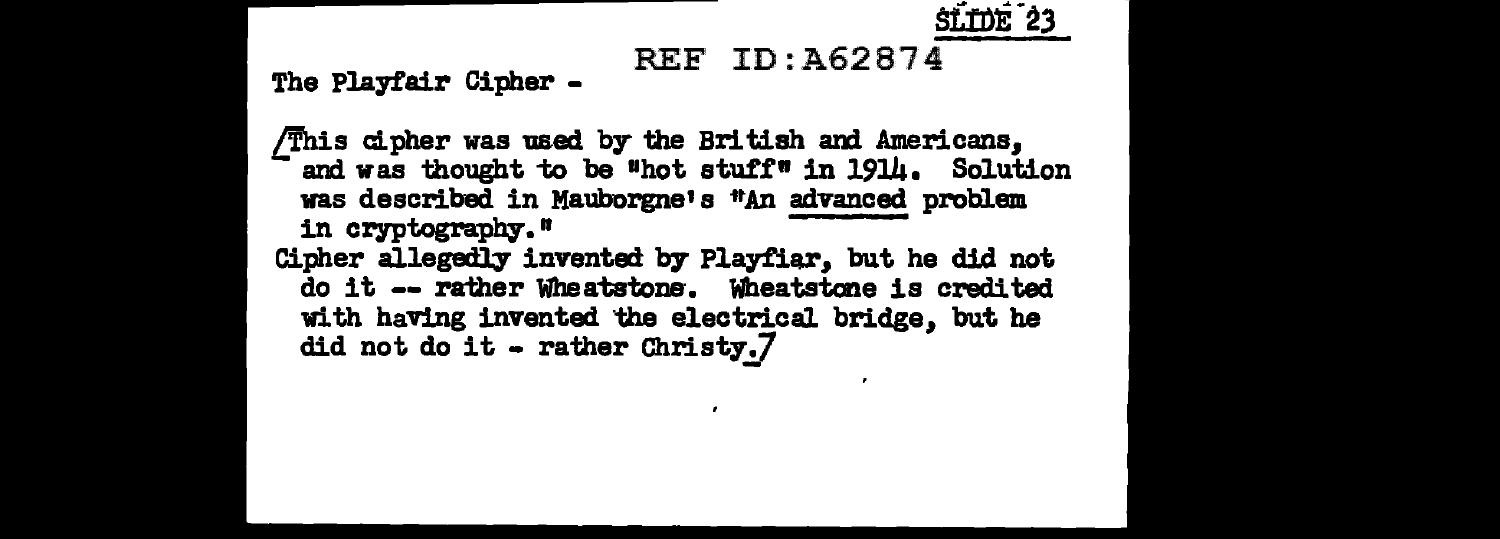SL!OE lJ.i

#### REF ID: A62874

The German ADFGVX cipher system, used by the German High Command during World War I.

 $/First$  new system used by them. Invented by putting together two well-known steps. $7$ 

 $\ddot{\phantom{1}}$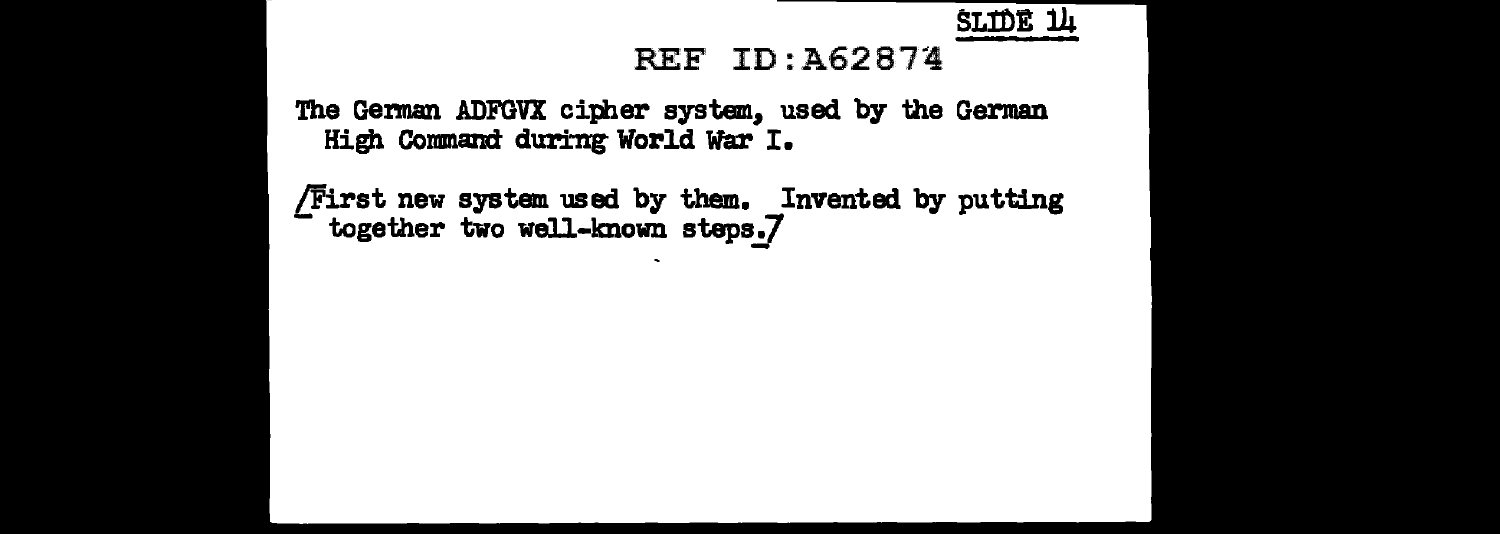sting 11 **REF ID: A62874** Cipher system used by the Russians in World War I (from a book by the Austrian cryptologist, Andreas Figl)

/Misuse of this cryptographic system (or failure to use) cost the Russians the defeat at Tannenberg!7

Importance of that defeat.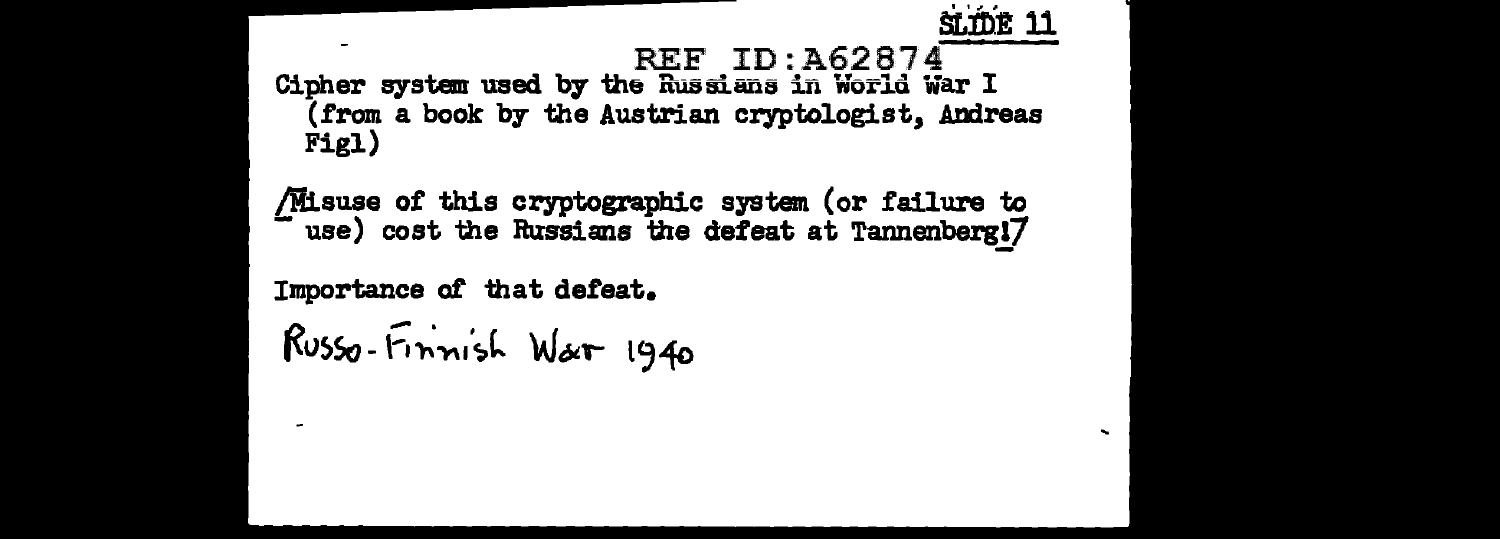#### REF ID:A62874

SLIDES 19-22

Prior to World War I and, in fact, for the first two years of World War I code was thought to be impractical for military field or tactical use. But the Germans began to use code late in 1916, and the Allies followed suit. Question of reproduction then as it is today.

Field Codes in WW I - will show only one example in slides -- the German type of KRUSA code. Exhibits can be examined later.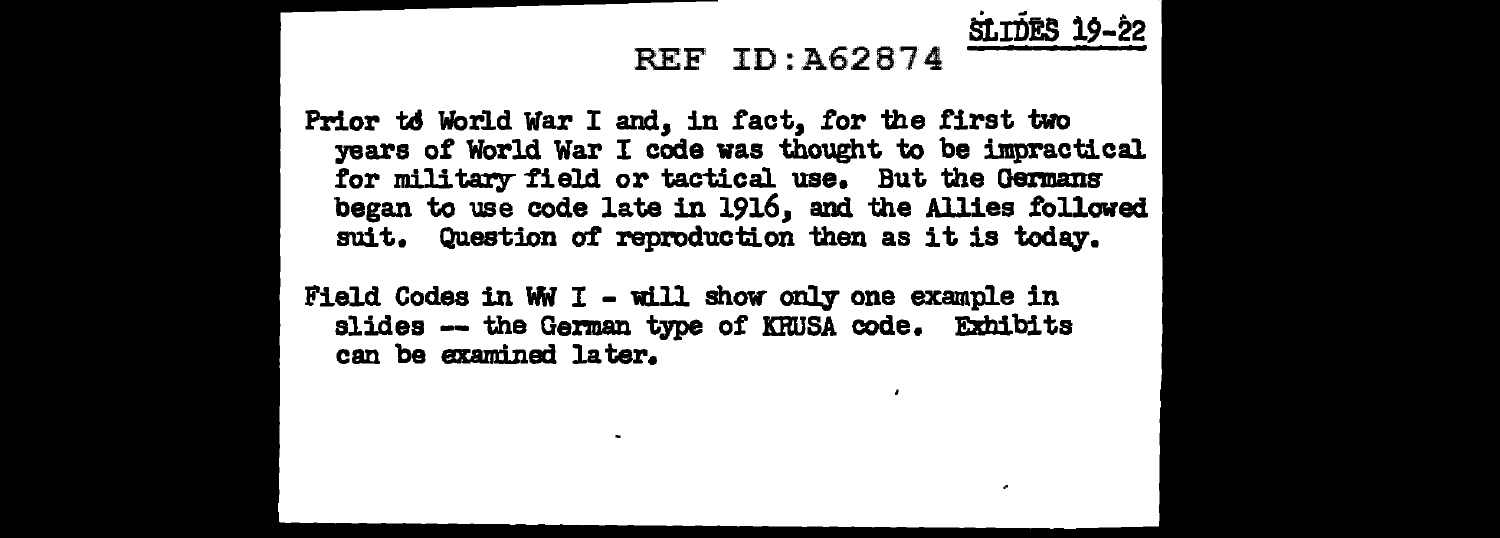# LECTURE REF ID: A62874<br>LECTURE REF ID: A62874

An example of a commercial code.

(Call attention to Z-letter difference. All kinds, suited and specially constructed for general or specific businesses and industries, such as leather, steel, automotive, shipping, etc.)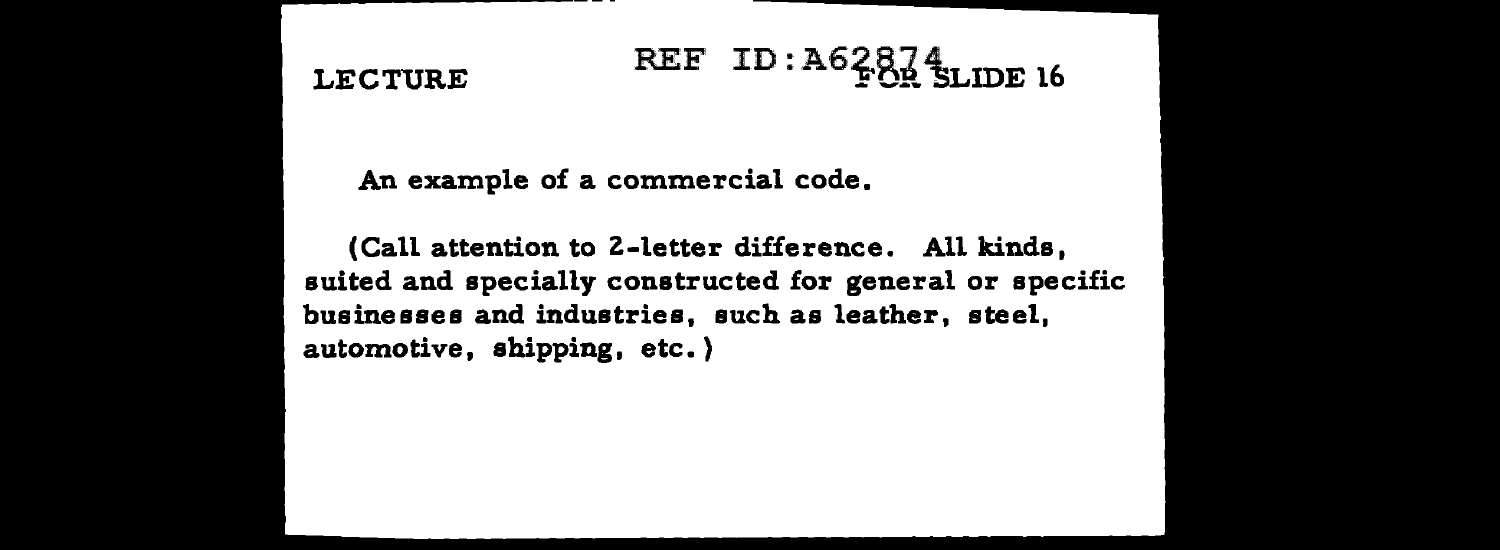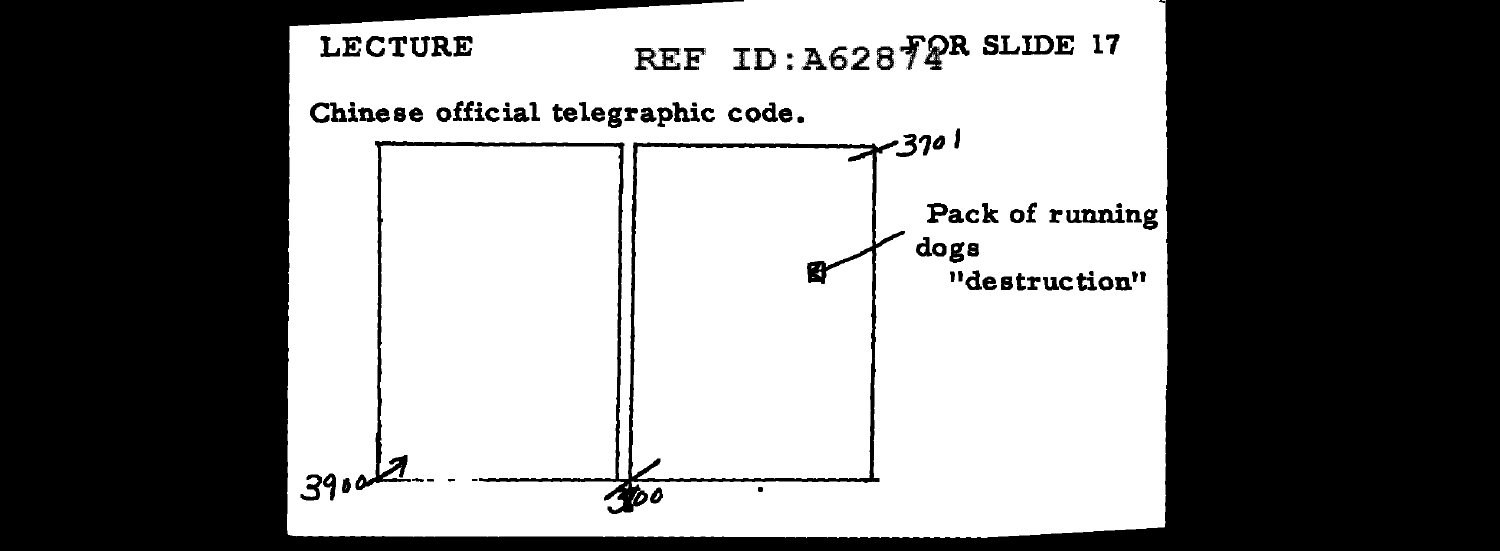# LECTURE REF ID:  $A62874^{\text{FOR}}$  SLIDE 18

A highly specialized "commercial code"

Call attention to 3-letter difference:

YGATA - COMA YGKRO - DELIRIUM TREMENS

YGCIB - CONSTIPATION YGMAN - DIARRHEA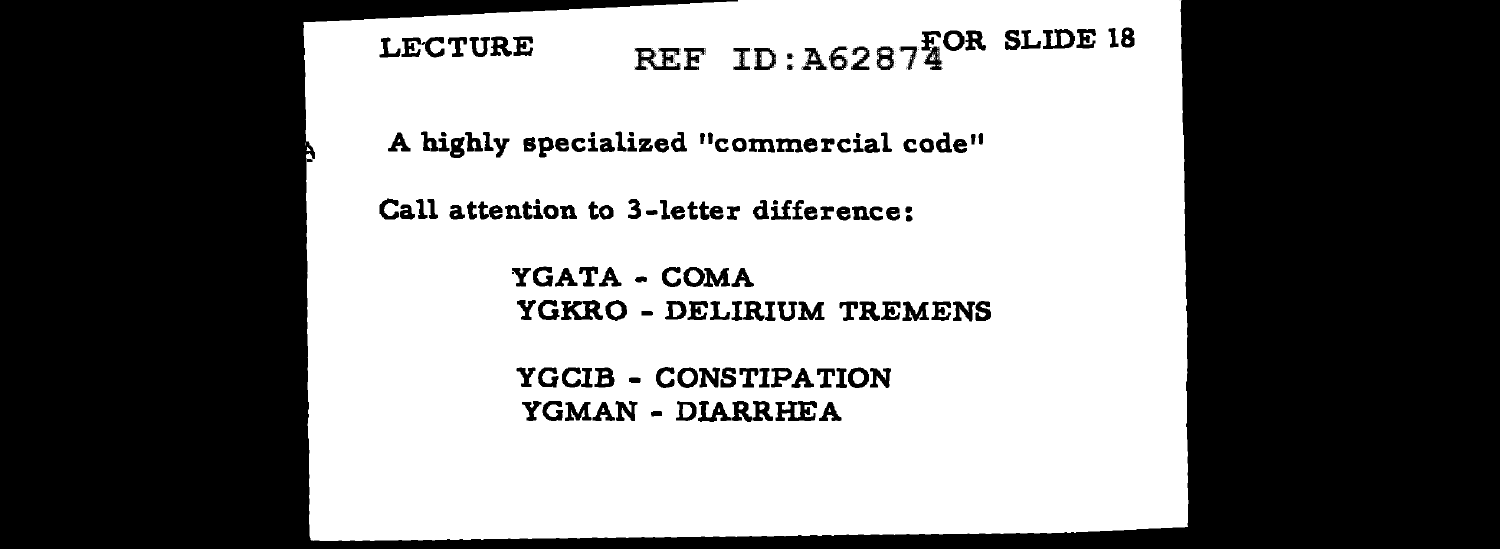## **REF ID: A62874**

SLIDE 21

An early AEF Code in World War I

 $\bullet$ 

 $\sqrt{A}n$  indication of how poorly prepared we were<br>for COMSEC<sub>2</sub>/

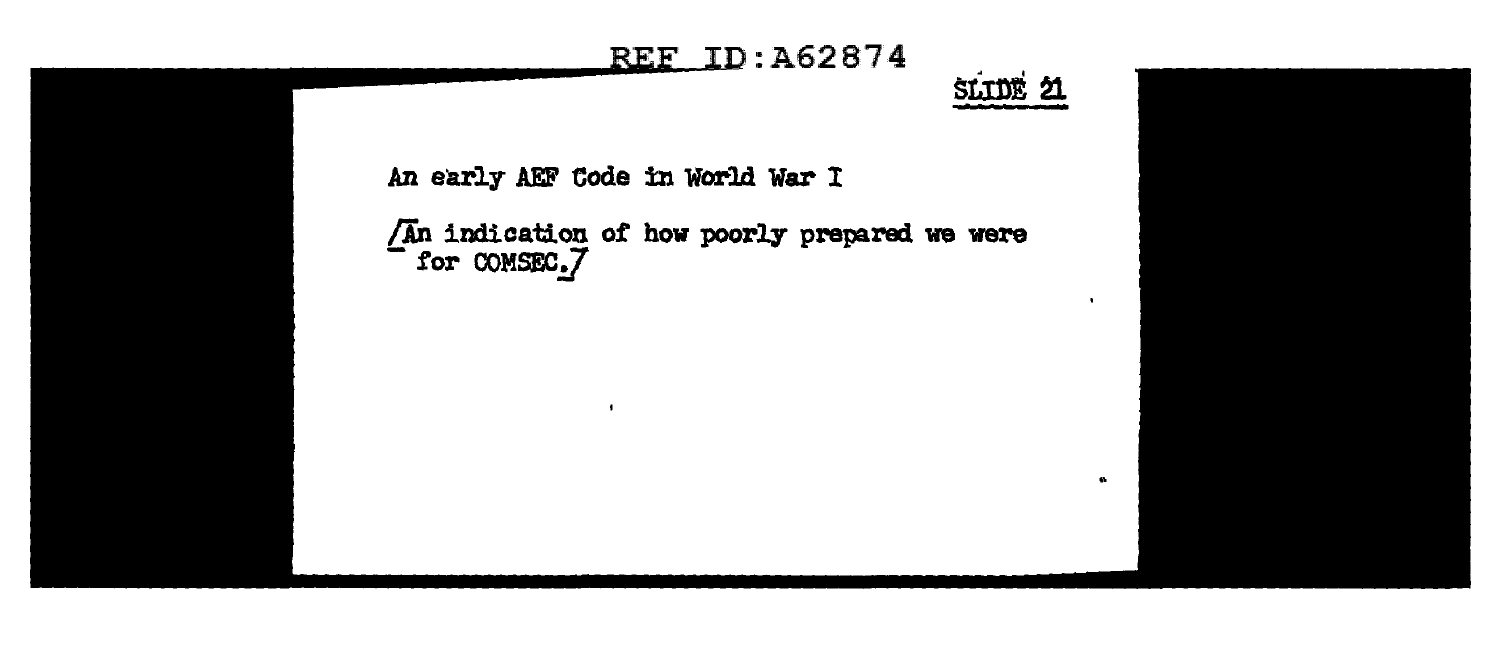#### $216$ REF ID: A62874

 $\mathbf{r}$ 

Title page of War Department Telegraph Code 1915

 $\bullet$  $\Delta$ 

 $\bullet$ 

 $\mathbf{A}$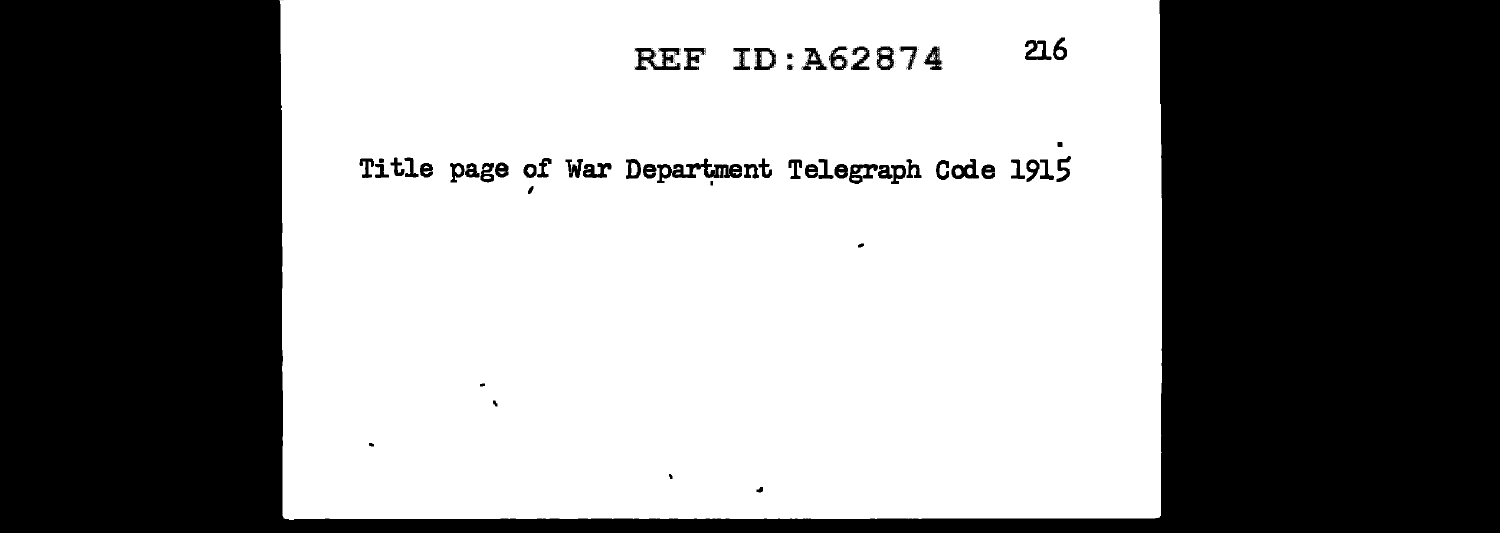REF ID: A6287 TOR SLIDE 19 LECTURE NOTE -

 $\overline{1}$ 

Two-part tactical code used by French Army in World War I. The code groups were then enciphered!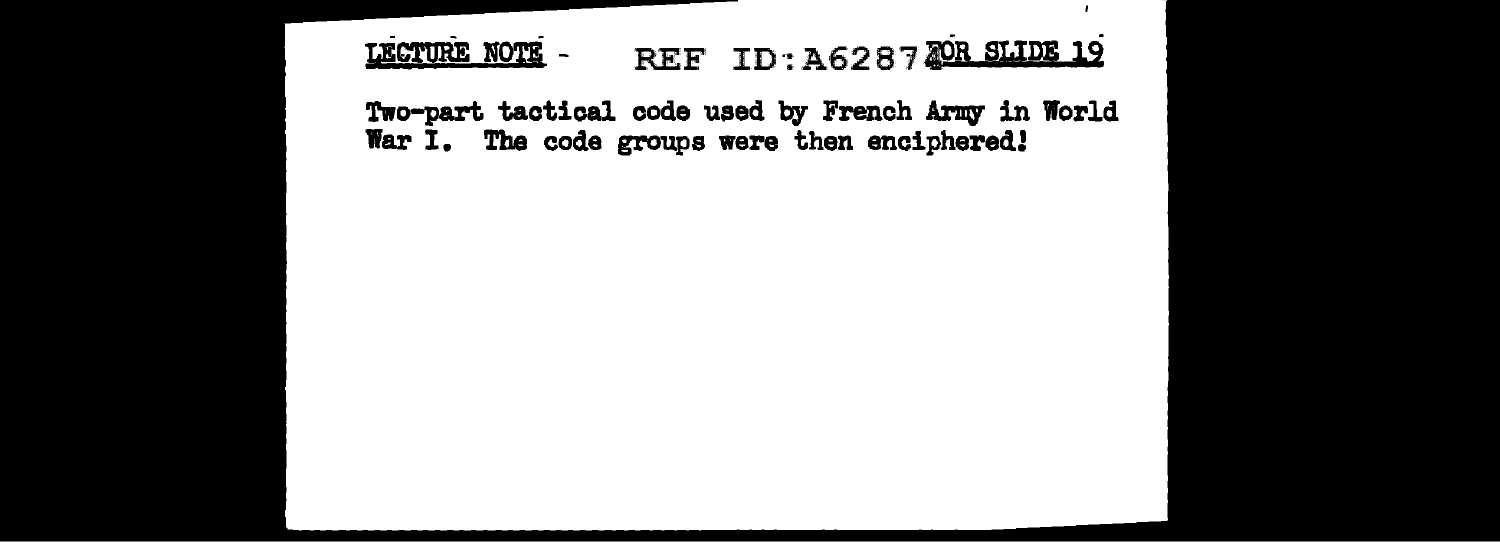

#### FOR SLIDE 22 REF ID: A62874

British Army **Field Code**, World War I

 $\sqrt{A}$  two-step process. How we got copy -- Relations with British were not close. For that matter, relations with French 1n these matters were not too close either. How we learned of ground intercept./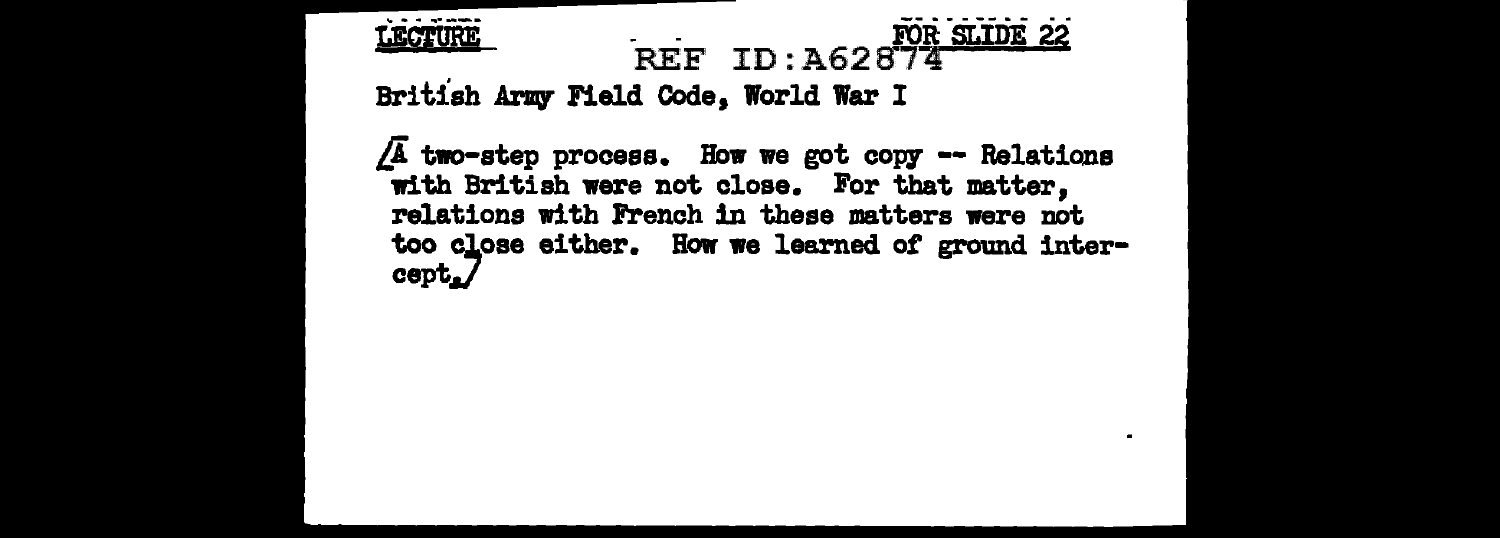

 $\cdot$ 

Exhibits of all these with me.7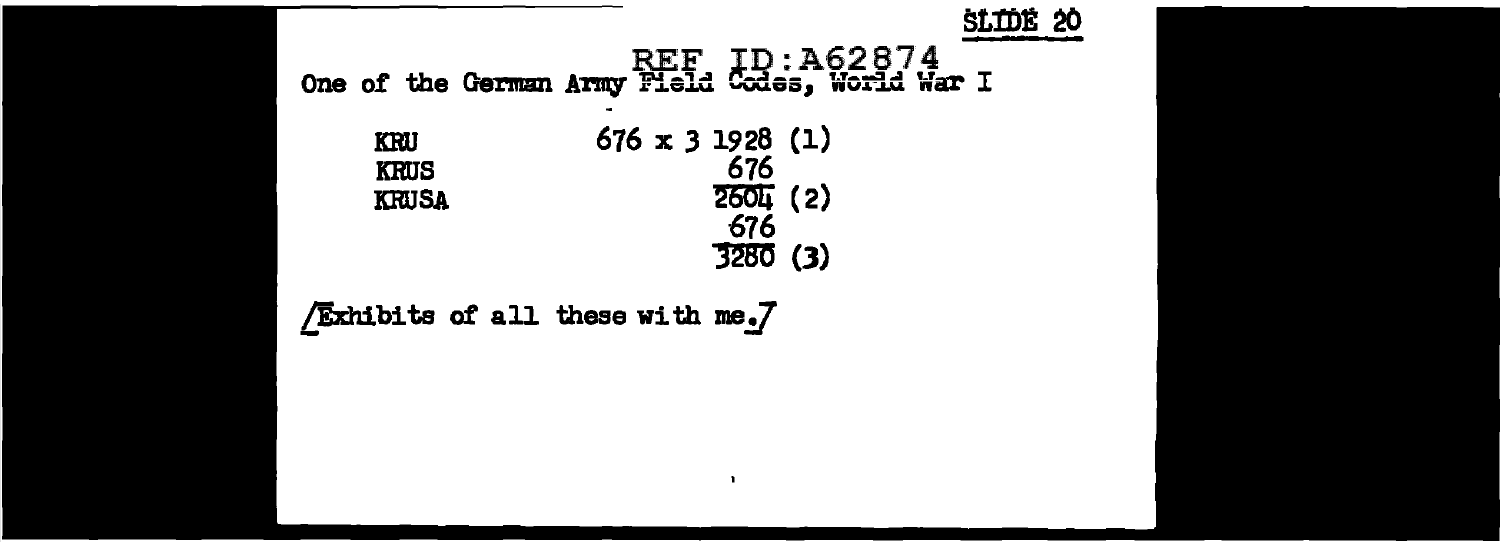**LECTURE** 

#### FOR SLIDE 24 REF ID:A62874

 $\bullet$ 

One of the American field codes, World War I

LRiver series for tbe First Army; Lake Series for the Second Army *J*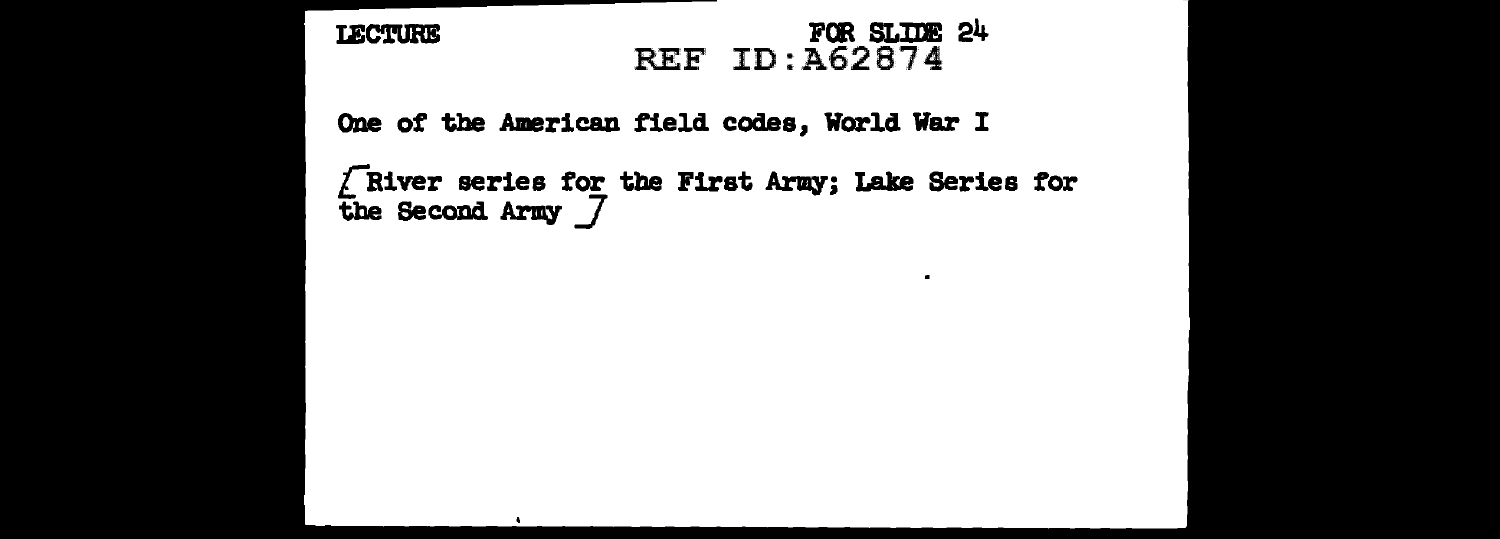

#### REF ID: A62874 "Special Code Section Report" by G-2, A-6, GHQ, AEF 20 Nov 1918.

/A crypt "bulletin" from the ADFGVX cipher. This forms a good example of Special Intelligence in World War I.7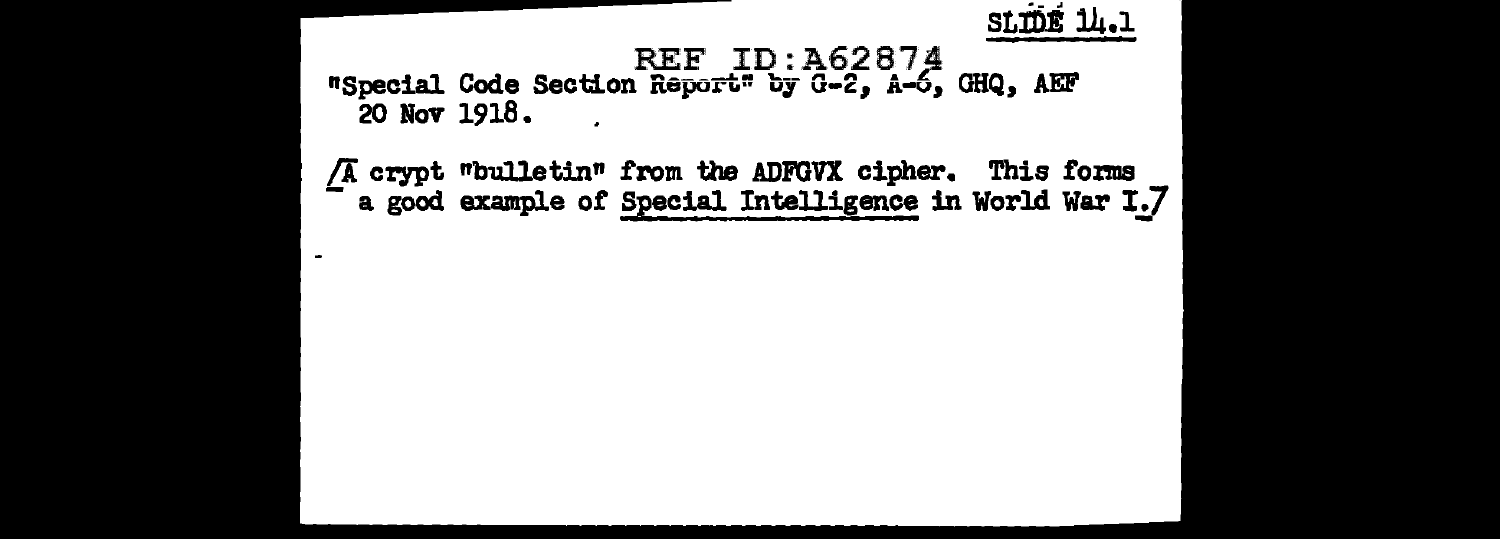

#### REF ID:A62874

One of the earliest examples of traffic analysis and traffic intelligence - based on study of traffic in ADFGVX messages.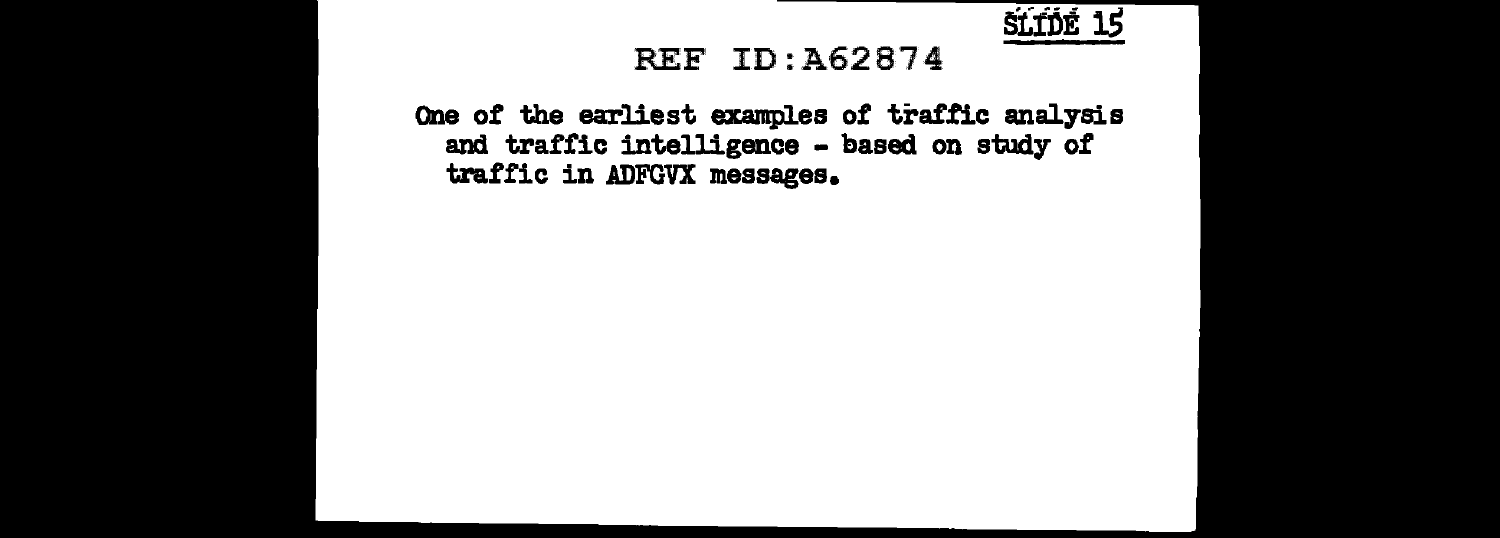# LECTURE REF ID: A6 FOR SLIDE 133

Back in. Washington - MI-8 was working. Officers of M. I. -8 in World War I.

(Point out Manly who solved the Waberski telegram. Practically all professors at universities---shows that ideas as to caliber of intellect required were good and recognition of fact that no pool from which to draw trained personnel because there is no civilian occupational specialty of the same nature.)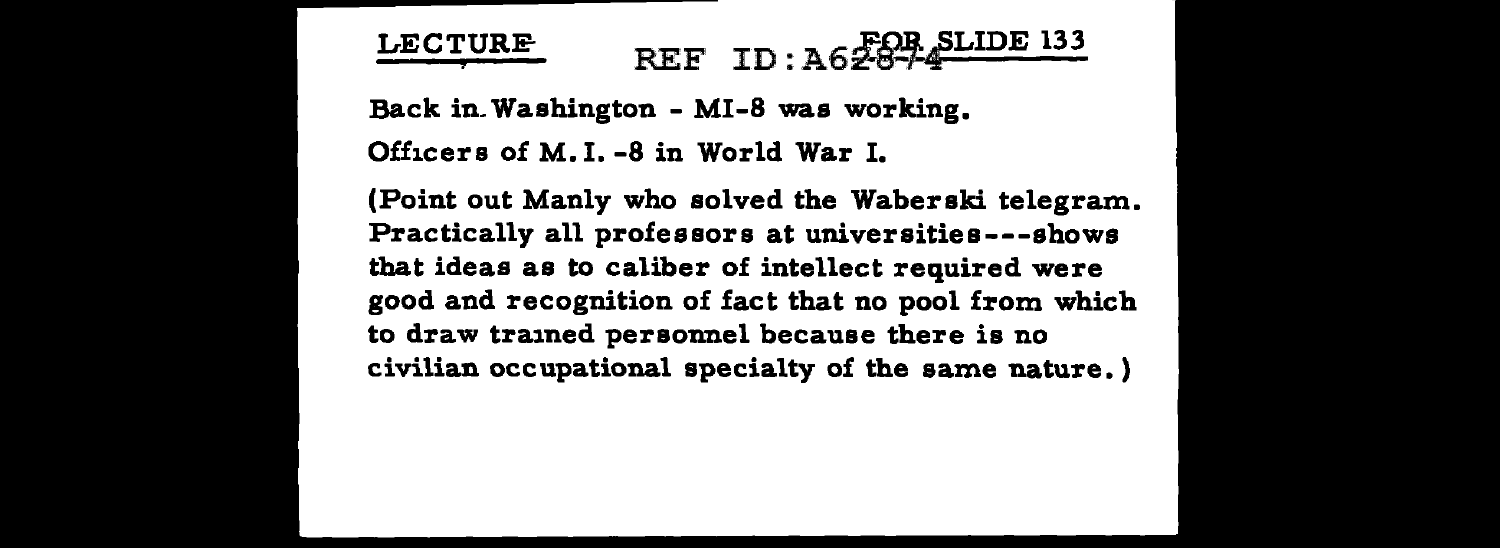#### REF ID: A62787 4LIDE 149 **LECTURE**

The S.I.S. staff in 1935

 $\blacksquare$ 

 $\bullet$ 

 $\sqrt{2}$ call attention to the vault door -- when we worked in great secrecy.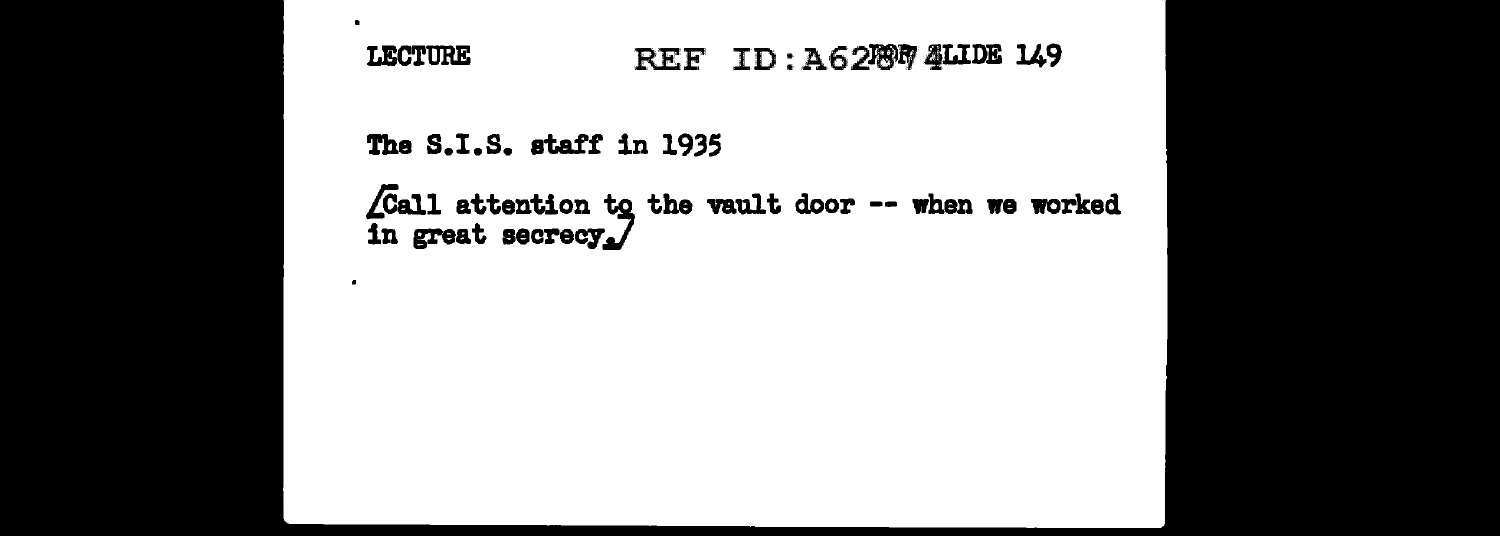## REF ID:A62874 229

Marshall - Dewey Letters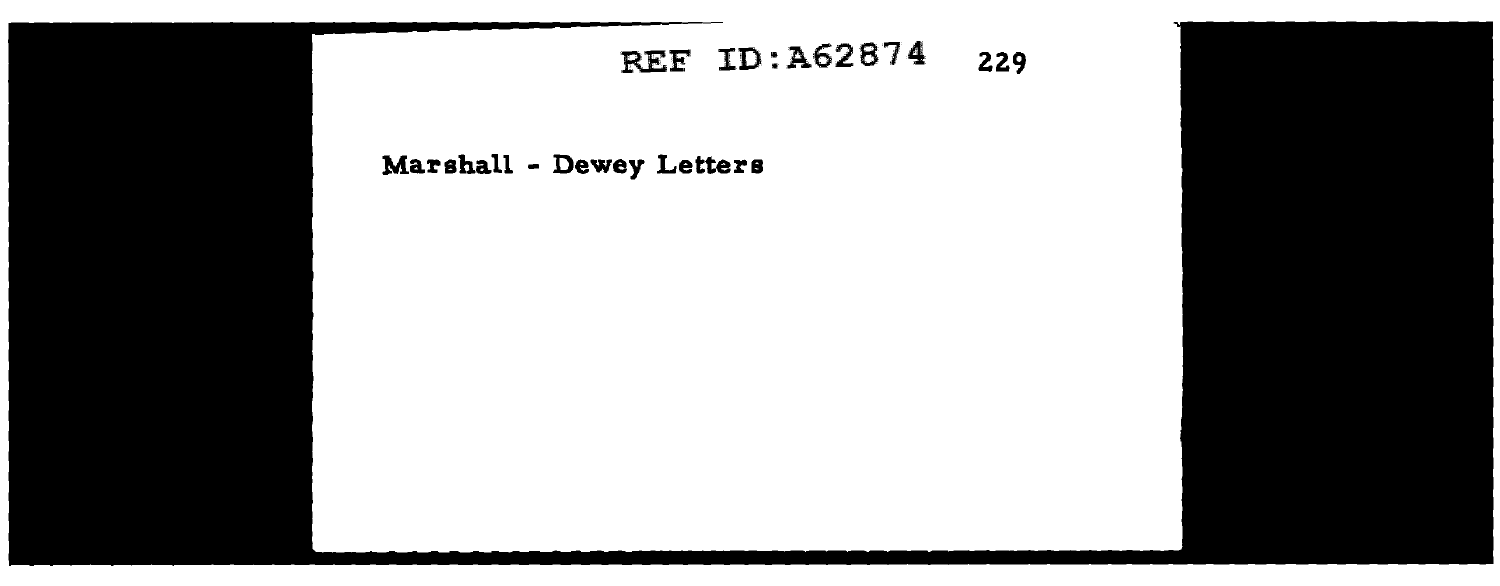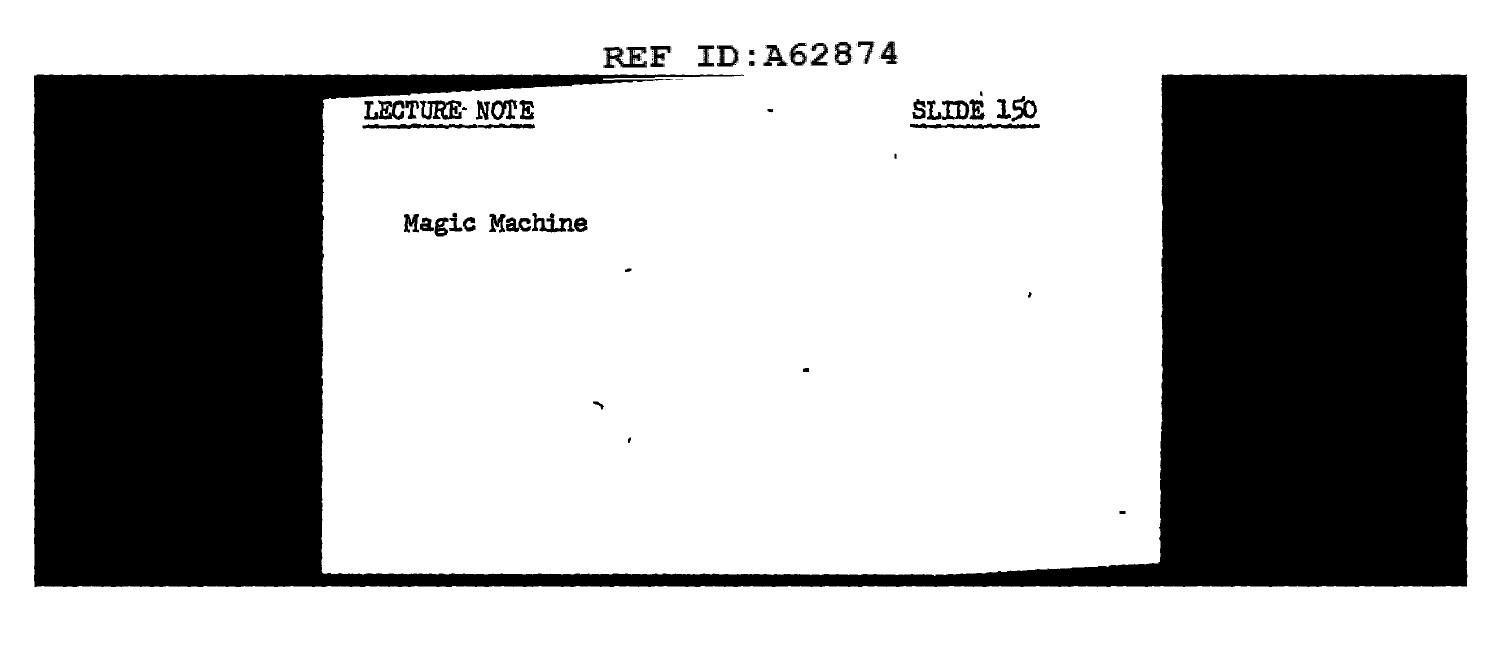

## REF ID:A62874 Collange, Gabriel de

(His photo matches the mental picture the average layman has of a cryptanalyst.)

The veil of secrecy has produced an air of mystery. Before the World War II, it was possible to do much processing merely with pencil and paper. Now cryptanalytic work is a very big business -- complex.  $expendve, but pays  $\overline{b1g}$  dividends.$